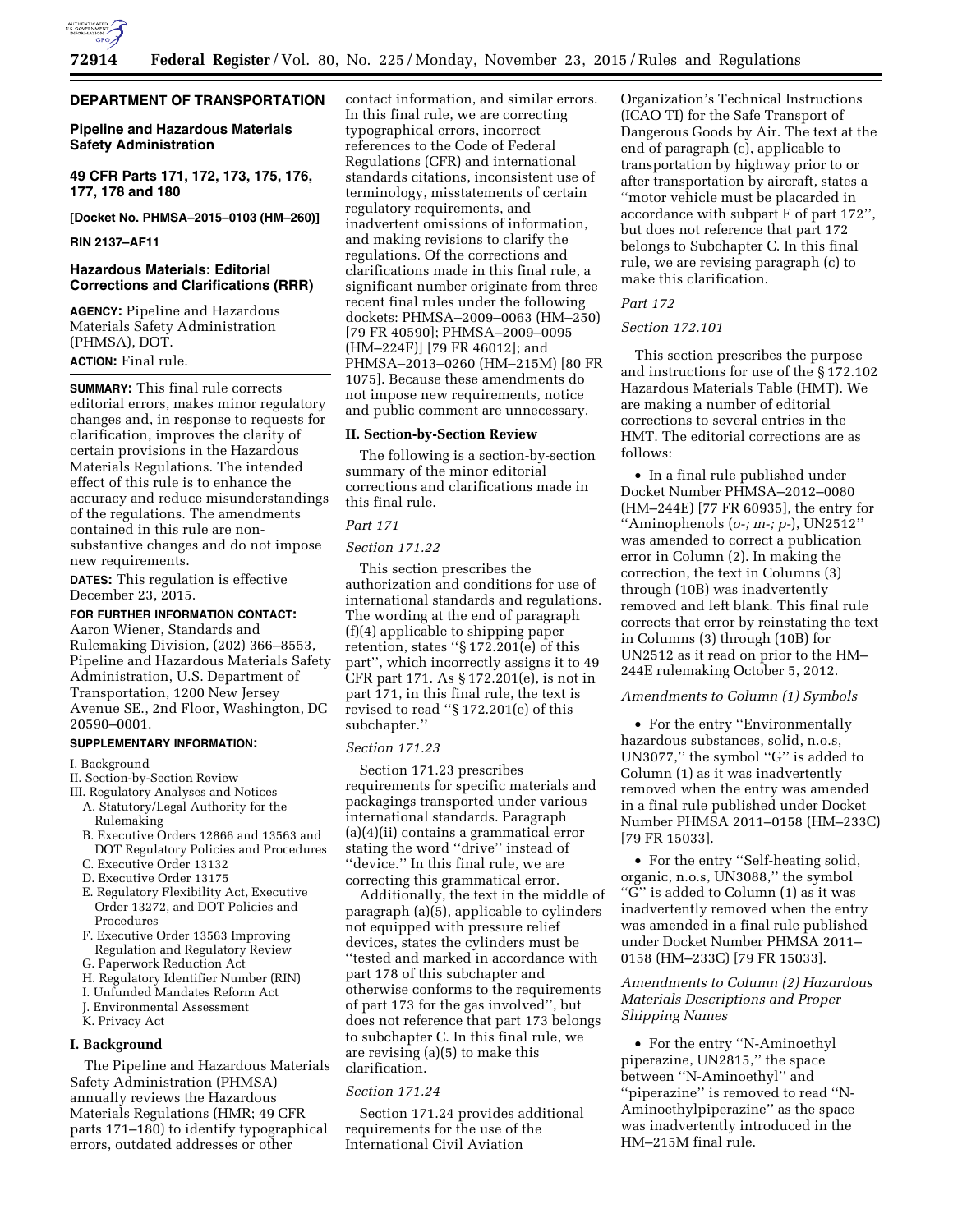• For the entry ''Ammonia solutions, *relative density less than 0.880 at 15 degrees C in water, with more than 35 percent but not more than 50 percent ammonia,* UN2073,'' the plural ''solutions'' is revised to read ''solution'' consistent with the International Maritime Dangerous Goods (IMDG) Code, the ICAO TI, the United Nations Recommendations on the Transport of Dangerous Goods (UN Model Regulations).

• For the entry "Ammonia solutions, *relative density between 0.880 and 0.957 at 15 degrees C in water, with more than 10 percent but not more than 35 percent ammonia,* UN2672,'' the plural ''solutions'' is revised to read ''solution'' as it was inadvertently changed when the entry was amended in a final rule published under Docket Number PHMSA 2011–0158 (HM–233C) [79 FR 15033].

• For the entry ''Batteries, dry, containing potassium hydroxide solid, electric storage, UN3028,'' the phrase ''electric storage'' was inadvertently changed from italicized to non-italicized text in the HM–215M final rule. In this final rule, the italicized text is reinstated.

• For the entry ''Environmentally hazardous substances, solid, n.o.s, UN3077,'' the plural ''substances'' is revised to read ''substance'' as it was inadvertently changed when the entry was amended in a final rule published under Docket Number PHMSA 2011– 0158 (HM–233C) [79 FR 15033].

• For the entry ''Paint, corrosive, flammable *(including paint, lacquer, enamel, stain, shellac solutions, varnish, polish, liquid filler, and liquid lacquer base),* UN3470,'' the word ''solutions'' was inadvertently added to the italicized text in the HM–215M final rule. In this final rule, the word ''solutions'' is removed.

• For the entry ''Printing ink, flammable or Printing ink related material *(including printing ink thinning or reducing compound), flammable,*  UN1210,'' the first instance of the word ''flammable'' was inadvertently changed from italicized to non-italicized text in the HM–215M final rule. In this final rule, the italicized text is reinstated.

• For the entry ''Trinitrobenzene, *wetted with not less than 30 percent water, by mass,* UN1354,'' the word "wetted" was inadvertently changed from non-italicized to italicized text in the HM–215M final rule. In this final rule, the non-italicized text is reinstated.

## *Amendments to Column (5) Packing Group*

• For the entry "Cells, containing sodium, UN3292,'' the Packing Group in Column (5) is removed for consistency with ''Batteries, containing sodium, UN3292,'' as amended in the HM–215M final rule.

• In a final rule published under Docket Number PHMSA–2013–0041 (HM–215K, HM–215L, HM–218G and HM–219) [77 FR 65453], PHMSA revised the HMT entry ''Petroleum sour crude oil, flammable, toxic, UN3494,'' that had been erroneously placed between the Packing Group II and III petroleum oil entries under NA1270. In making the correction, the Packing Group II and III entries for UN3494 were inadvertently omitted. This final rule corrects that error by reinstating the Packing Group II and III entries for UN3494.

### *Amendments to Column (6) Label Codes*

• For ''Organometallic substance, liquid, water-reactive, UN3398,'' the Class 3 subsidiary hazard code is removed from the Packing Group II and III entries. These subsidiary hazard codes were inadvertently added when the entries were revised in the HM–215 final rule.

## *Amendments to Column (7) Special Provisions*

• For the entry ''Combustible liquid, n.o.s., NA1993,'' special provision T4 is removed. Special Provisions T1 and T4 are both currently assigned to this entry; however, only one portable tank code should be listed as both cannot be used when building and constructing a portable tank. Special provision T1 is listed correctly. Special provision T4 was inadvertently added when amending the entry in a final rule published under Docket Number RSPA– 2000–7702 (HM–215D) [66 FR 33316].

• For the entries ''Lithium ion batteries *including lithium ion polymer batteries,* UN3480'' and ''Lithium metal batteries *including lithium alloy batteries, UN3090,*'' special provision A54 is added in Column (7). Special provision A54 was inadvertently removed when these entries were revised in the HM–215M final rule.

## *Amendments to Column (8B) Non-Bulk Packaging Authorizations*

• For the entry ''Self-heating solid, organic, n.o.s, UN3088, PG III,'' the packaging authorization is revised to read ''213'' as it was inadvertently changed when the entry was amended in a final rule published under Docket Number PHMSA 2011–0158 (HM–233C) [79 FR 15033].

### *Amendments to Column (9) Quantity Limitations*

• For the entry ''Self-heating solid, organic, n.o.s, UN3088, PG III,'' the Quantity Limitation in Column (9A) is revised to read ''25 kg'' as it was inadvertently changed when the entry was amended in a final rule published under Docket Number PHMSA 2011– 0158 (HM–233C) [79 FR 15033].

• For the entry ''Self-heating solid, organic, n.o.s, UN3088, PG III,'' the Quantity Limitation in Column (9B) is revised to read ''100 kg'' as it was inadvertently changed when the entry was amended in a final rule published under Docket Number PHMSA 2011– 0158 (HM–233C) [79 FR 15033].

• For the entry ''Self-reactive solid type B, UN3222," the Quantity Limitation in Columns (9A) and (9B) are revised to read ''Forbidden.'' When this entry was revised in a final rule published under Docket Number PHMSA 2011–0142 (HM–219) [78 FR 14702], Columns (9A) and (9B) were inadvertently revised from ''Forbidden'' to "(1)" and "(2)" respectively. This entry was subsequently revised in a **Federal Register** correction document (78 FR 17874), but due to a publication error it was not transitioned into the printed or electronic versions of the CFR. In this rulemaking, PHMSA is reinstating the correct quantity limitation notation of ''Forbidden'' in Columns (9A) and (9B) for this entry.

## *Amendments to Column (10) Vessel Stowage Requirements*

• Two entries exist for ''Trinitrobenzene, *dry or wetted with less than 30 percent water, by mass,*  UN0214.'' One entry indicates ''4'' in Column (10A) and the other ''04''. In this final rule both entries are removed and the correct entry with ''04'' in Column (10A) is re-added.

• For the PG III entry for ''Oxidizing solid, corrosive, n.o.s, UN3085,'' the Vessel Stowage in Column (10B) is corrected from ''F56'' to read ''56'' as the ''F'' was inadvertently added when the entry was revised in the HM–215M final rule.

## *Section 172.102*

Section 172.102 lists special provisions applicable to the transportation of specific hazardous materials. Special provisions contain packaging requirements, prohibitions, and exceptions applicable to particular quantities or forms of hazardous materials. In a final rule published under Docket Number PHMSA 2011– 0158 (HM–233C) [79 FR 15033], PHMSA incorporated DOT–SP 12825 to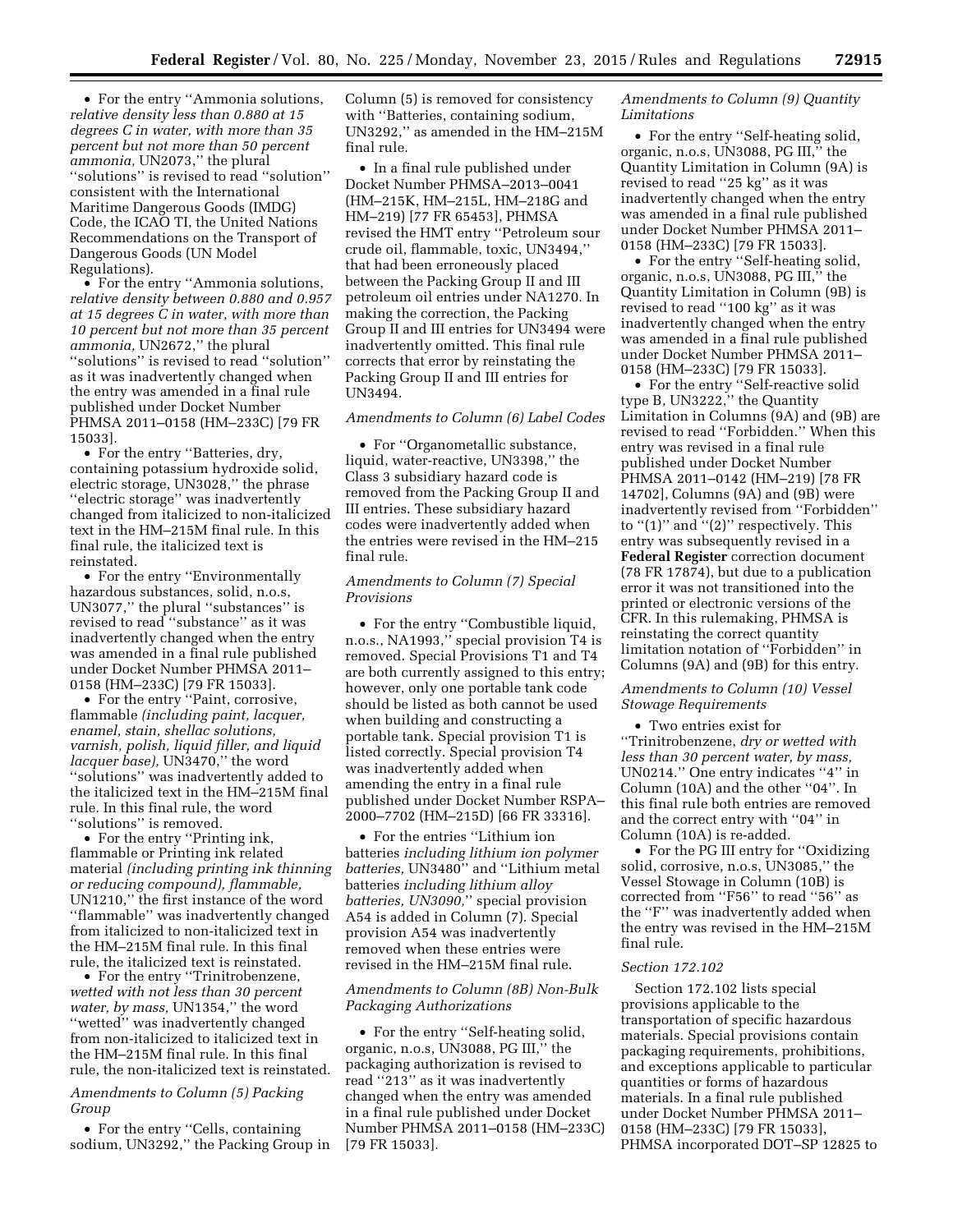the entry in the HMT for ''UN2990, Lifesaving appliances, self-inflating,'' by adding a new special provision 338 in Column 7. The special permit was limited only to transport by motor vehicle; however, the special provision was added without the modal limitation. Therefore, in this final rule, PHMSA is revising special provision 338 to clarify applicability to motor vehicle only.

In the HM–250 final rule, the paragraphs contained in § 173.421 were renumbered. The HM–215M rulemaking subsequently added special provision 369, but did not incorporate the paragraph renumbering of § 173.421. In this final rule, PHMSA is revising special provision 369 to reflect the appropriate paragraphs of § 173.421 along with some grammatical revisions.

### *Section 172.202*

Section 172.202 establishes requirements for shipping descriptions on shipping papers. In paragraph (d), the example for a technical name in association with the basic description is in a sequence that is no longer authorized under the HMR. In this final rule, the sequence is revised by placing the identification number at the beginning of the sequence.

#### *Section 172.203*

Section 172.203 prescribes additional shipping paper requirements for ''n.o.s.'' and generic shipping descriptions. The example in paragraph (k)(1) for ''UN2924'' is missing the Class 8 subsidiary risk. In this final rule, the subsidiary risk is added to the example.

### *Section 172.502*

Section 172.502 specifies prohibited and permissive placarding requirements. In this final rule, paragraph (b)(3), applicable to use of a safety sign or safety slogan (*e.g.,* ''Drive Safely'' or ''Drive Carefully''), is removed as the transitional provision is expired.

### *Section 172.704*

Section 172.704 specifies the requirements for hazardous materials training. In this final rule, the expired transitional provision in paragraph (e)(2), applicable to training for railway employees, is removed.

## *Part 173*

## *Section 173.4*

This section provides requirements for shipments of small quantities by highway and rail. In the HM–250 final rule, the paragraphs contained in § 173.421 were renumbered. Multiple sections referencing the previous

paragraph numbering of § 173.421 were not amended in the HM–250 rulemaking. In this final rule, PHMSA is revising paragraph (b) to reflect the appropriate paragraphs of § 173.421.

### *Section 173.8*

This section provides exceptions for non-specification packagings used in intrastate transportation. Paragraph (a) of § 173.8, authorizes transport of nonspecification bulk packaging by an intrastate motor carrier until July 1, 2000. In this final rule, we are removing and reserving paragraph (a) as this transition date has expired.

### *Section 173.25*

This section provides requirements for packages utilizing overpacks. In the HM–250 final rule, paragraph (a)(4) was revised to require the ''OVERPACK'' marking for Class 7 (radioactive) material when a Type A, Type B(U), Type B(M) or industrial package is required. Paragraph (a)(4) was subsequently revised in the HM–215M final rule by specifying the minimum size requirement for the ''OVERPACK'' marking. In making the HM–215M revision the requirement added in the HM–250 final rule was inadvertently omitted. We are revising paragraph (a)(4) to include the requirements added in both the HM–250 and HM–215 final rules.

### *Section 173.127*

Section 173.127 provides a definition and criteria for the assignment of packing groups for Division 5.1 oxidizers. In the HM–215M final rule, PHMSA authorized an alternative test for assigning packing groups to Division 5.1 oxidizing solids. Due to an incorrect regulatory instruction, the paragraph (b)(2) was inadvertently removed. In this final rule, PHMSA is reinstating the paragraph (b)(2) text.

#### *Section 173.156*

Section 173.156 prescribes exceptions for limited quantity and ORM material. In a final rule published under Docket Number PHMSA–2013–0041 (HM– 215K, HM–215L, HM–218G and HM– 219) [78 FR 65454], paragraph (b)(2)(vi) was removed which was the last paragraph in the section. As a result, the preceding paragraph (b)(2)(v) became the last paragraph in the section and presently ends with ''; and'' instead of a period. In this rule, we are replacing ''and'' at the end of paragraph (b)(2)(v) with a period and adding ''and'' to the end of paragraph (b)(2)(iv).

### *Section 173.185*

Section 173.185 sets forth packaging requirements and certain conditional exceptions for the transport of lithium batteries. The HM–224F final rule revised this section in its entirety. This final rule makes thirteen editorial corrections and clarifications to § 173.185 as follows:

1. Paragraph (b)(4)(i) is revised to clarify that the outer packaging requirement only applies to lithium cells or batteries contained in equipment when an outer packaging is used.

2. In paragraph (b)(4)(iii) applicable to spare lithium cells or batteries packed with equipment the word "ion" is removed to clarify that this requirement applies not only to lithium ion cells and batteries, but also to lithium metal cells and batteries. This editorial revision clarifies the intent discussed in the HM– 224 final rule preamble on 79 FR 46019 (third column).

3. In paragraph (b)(5), the reference to  $(b)(4)$  is replaced with  $(b)(3)(iii)$  as  $(b)(4)$ does not contain UN performance packaging requirements.

4. Paragraph (c) is revised to clarify that the UN performance packaging requirements in both paragraphs  $(b)(3)(ii)$  and  $(b)(3)(iii)$  do not apply to any packages containing smaller lithium cells and batteries meeting the conditions of paragraph (c) including packages that contain lithium metal cells and batteries packed with, or contained in equipment. Previous to the revision in this final rule, paragraph (c) excepted smaller lithium cells and batteries from the UN performance packaging requirements in paragraphs (b)(3)(ii) and (b)(4) of this section. While the original intent was to except all smaller lithium cells and batteries from the UN performance packaging, a potential conflict was identified with regard to smaller lithium cells and batteries packed with equipment because the requirements in (b)(3)(iii)(A) and (B) indicate that such batteries must meet the Packing Group II performance requirements as specified in paragraph (b)(3)(ii). Because the requirements of (b)(3)(iii) were not specifically excepted in paragraph (c), this caused confusion leading some offerors and carriers to inquire if smaller lithium cells and batteries packed with equipment are subject to the UN performance packaging requirements. As a result, in this final rule, we are revising paragraph (c) to clarify smaller lithium cells and batteries are excepted from the entirety of UN performance packaging requirements in paragraphs  $(b)(3)(ii)$  and  $(b)(3)(iii)$  while also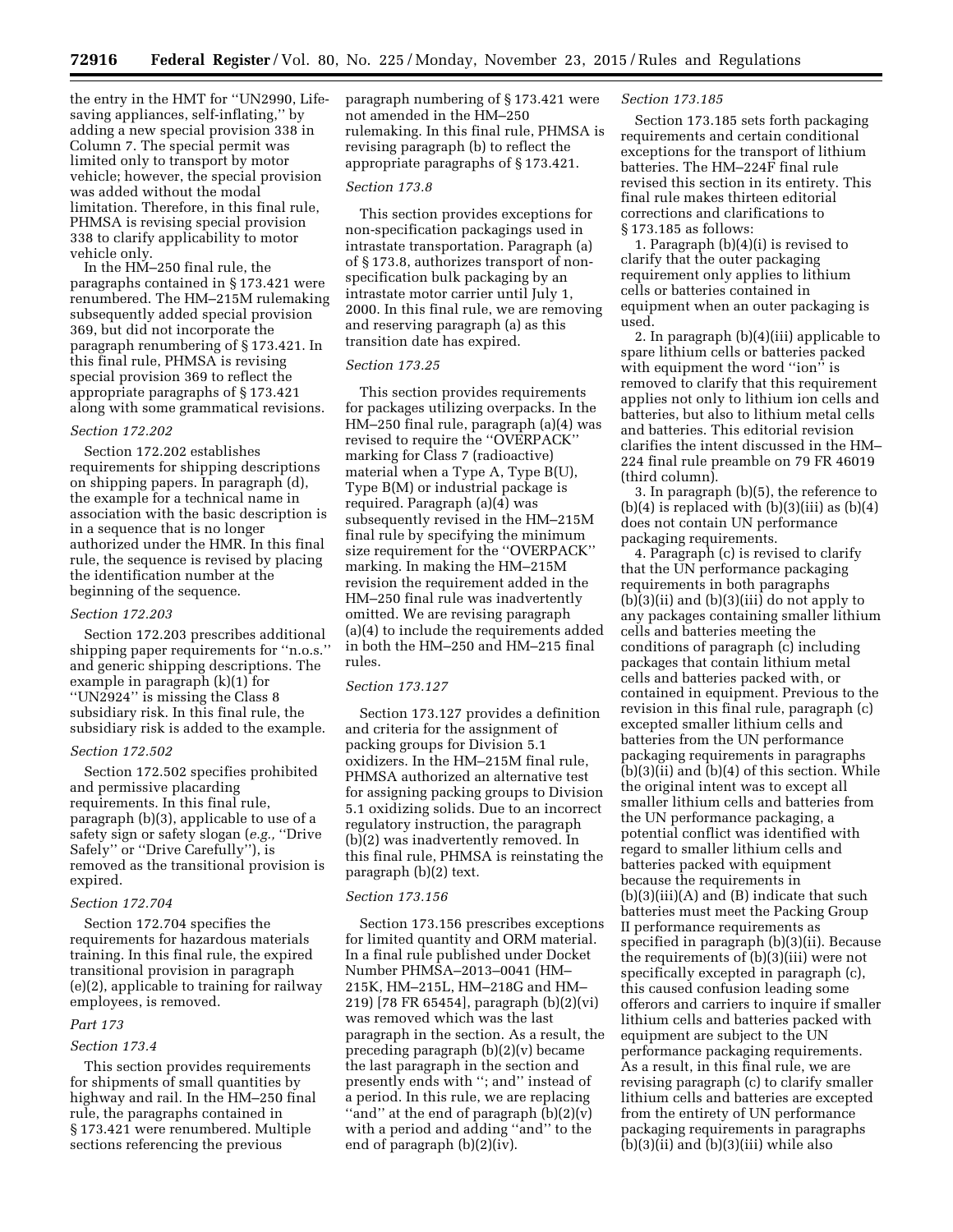removing the reference to (b)(4) because it does not contain UN performance packaging requirements.

5. In paragraph (c)(1)(v) applicable to markings for lithium metal batteries, incorrect references to paragraphs (c)(1)(ii) and (c)(1)(iii) are replaced with correct references to paragraphs  $(c)(1)(iii)$  and  $(c)(1)(iv)$ .

6. Paragraph (c)(2) is revised to clarify that for lithium batteries packed with equipment, either the package containing the batteries may be individually drop tested, or the completed package containing both the batteries and equipment may be subjected to the 1.2 meter drop test. This is consistent with intent of the HM–224F final rule to align the provisions of the HMR with the provisions prescribed in Packing Instruction(s) 966 and 969 of the 2013– 2014 edition of the ICAO TI.

7. Paragraph (c)(3) is revised to eliminate redundant requirements for air transportation by moving marking requirements from paragraph (c)(4)(i) to paragraph (c)(3). This revision clarifies that all four of the documentation requirements in  $(c)(3)(ii)(A)$ – $(D)$  [now  $(c)(3)(iii)(A)$ – $(D)$ ] are applicable to air shipments. This revision also clarifies that for air transport both the markings prescribed in  $(c)(3)(i)(A)$ –(D) and the air handling mark are not required. Paragraph (c)(3)(i) is revised to clarify that the marking requirements prescribed in (c)(3)(i)(A)–(D) are applicable for transport by highway, rail, and vessel and may be alternatively satisfied by use of the air handling mark. In addition, by consolidating the small battery hazard communication requirements in paragraph (c)(3), it is clarified that the handling marking is not required for a package containing button cell batteries installed in equipment (including circuit boards), or no more than four lithium cells or two lithium batteries installed in the equipment. Although this particular exception is unchanged in paragraph (c)(3), there was some confusion on the part of shippers and carriers as to whether the exception was also intended to apply to air shipments as there was previously no clear exception from the requirement in paragraph (c)(4) to apply the air handling mark for batteries installed in equipment.

8. As required by the previous paragraph  $(c)(4)(i)(C)$  [now  $(c)(3)(ii)(C)$ ], the asterisk on the air handling mark must be replaced with the phrase ''lithium ion battery'' and/or ''Lithium metal battery.'' Consistent with the ICAO TI, there is no requirement in the previous paragraph (c)(4)(i)(C) [now (c)(3)(ii)(C)], to indicate that the word

''cell'' is marked on a package containing lithium ''cells,'' meaning that word ''battery'' is used to describe packages containing both lithium cells and batteries. This differs from  $(c)(3)(i)(A)$ , which requires an indication that the package contains ''lithium metal" or "lithium ion" cells or batteries, as appropriate. As discussed in the HM–224F preamble (79 FR 46022, third column) we stated the lithiumbattery handling label that is required for air transport may be used by all modes provided it conveys the information required by the HMR. The present air transportation requirements for the lithium battery handling marking in both the HMR and the ICAO only require use of the word ''battery'' (even for packages containing cells). Therefore a ''lithium battery handling marking'' that would be compliant when transporting lithium cells by air would not satisfy the hazard communication requirement for other modes that require an indication the package contains ''cells''. As a result, we are revising (c)(3)(i)(A) to clarify that the word ''battery'' may be used to satisfy the marking requirements of packages containing ''cells.''

9. Paragraph (c)(3)(i)(A) applicable to marking requirements for excepted lithium batteries is revised to clarify that a package must be marked with an indication that it contains ''lithium metal'' and/or ''lithium ion'' batteries and is not limited to one or the other type and for consistency with (c)(4)(i)(C) [now (c)(3)(ii)(C)], which contains the text ''and/or.''

10. Paragraph (c)(4)(ii) [now (c)(4)(iii)] is revised by removing the redundant documentation requirements already required in paragraph (c)(3).

11. Paragraph  $(c)(4)(v)$  [now  $(c)(4)(vi)$ ], is revised to clarify that it does not apply to lithium cells or batteries packed with or contained in equipment. When transported by air, for small lithium cells or batteries packed with or contained in equipment, the quantity limitations are prescribed in (c)(4)(iii)  $[now (c)(4)(iv].$ 

12. In paragraph (e)(3), the reference to (b)(4) is replaced with (b)(3)(iii) as (b)(4) does not contain UN performance packaging requirements.

13. Paragraph (f)(3)(iii) is revised by removing the word ''large'' from the phrase ''single large battery'' as the term ''large'' refers to the package, not the battery.

#### *Section 173.199*

This section prescribes the packaging requirements and exceptions for Category B infectious substances. In the HM–215M final rule, paragraph (a)(5)

was revised for consistency with the UN Model Regulations. In making the revision, the square-on-point marking graphic ''UN3373'' was inadvertently removed. In this final rule, the graphic is reinstated in paragraph (a)(5).

#### *Section 173.302*

This section specifies requirements for the filling of cylinders with nonliquefied (permanent) compressed gases. In the HM–215M final rule, PHMSA adopted the provisions in UN Model Regulations for the transportation of adsorbed gases in cylinders. PHMSA amended the title of this section and paragraph (a) to include and specify requirements for the transportation of adsorbed gases. Due to a regulatory instruction error, the revisions to paragraph (a) were not included in the CFR. In this final rule, PHMSA is adding the revisions to paragraph (a) as intended in the HM–215M final rule as published in 80 FR 1161, instruction number 48.

### *Section 173.309*

Section 173.309 prescribes requirements for fire extinguishers. In the HM–215M final rule, provisions for transporting large fire extinguishers unpackaged were added in a new paragraph (e). Paragraph (e)(2) requires that the valves must be protected in accordance with  $\S 173.301(c)(2)(i)$ , (ii), (iii) or (v). The references to  $\S 173.301(c)$ are incorrect as the applicable requirements are located in § 173.301b(c). In this final rule, PHMSA is revising paragraph (e)(2) to correctly reference § 173.301b(c)(2)(i), (ii), (iii) or (v).

## *Section 173.314*

This section prescribes requirements for transporting compressed gases in tank cars and multi-unit tank cars. In paragraph (k)(2), the basic description for chlorine is in a sequence that is no longer authorized under the HMR. In this final rule, the sequence is revised by placing the identification number at the beginning of the sequence.

#### *Section 173.334*

Section 173.334 prescribes packaging and filling requirements for organic phosphates mixed with compressed gas. In paragraph (b), the word ''education'' is replaced with the word ''eduction,'' as originally intended.

#### *Section 173.417*

Section 173.417 discusses authorized fissile materials packages. The HM–250 final rule removed paragraph (b)(3) leaving the preceding paragraph (b)(2)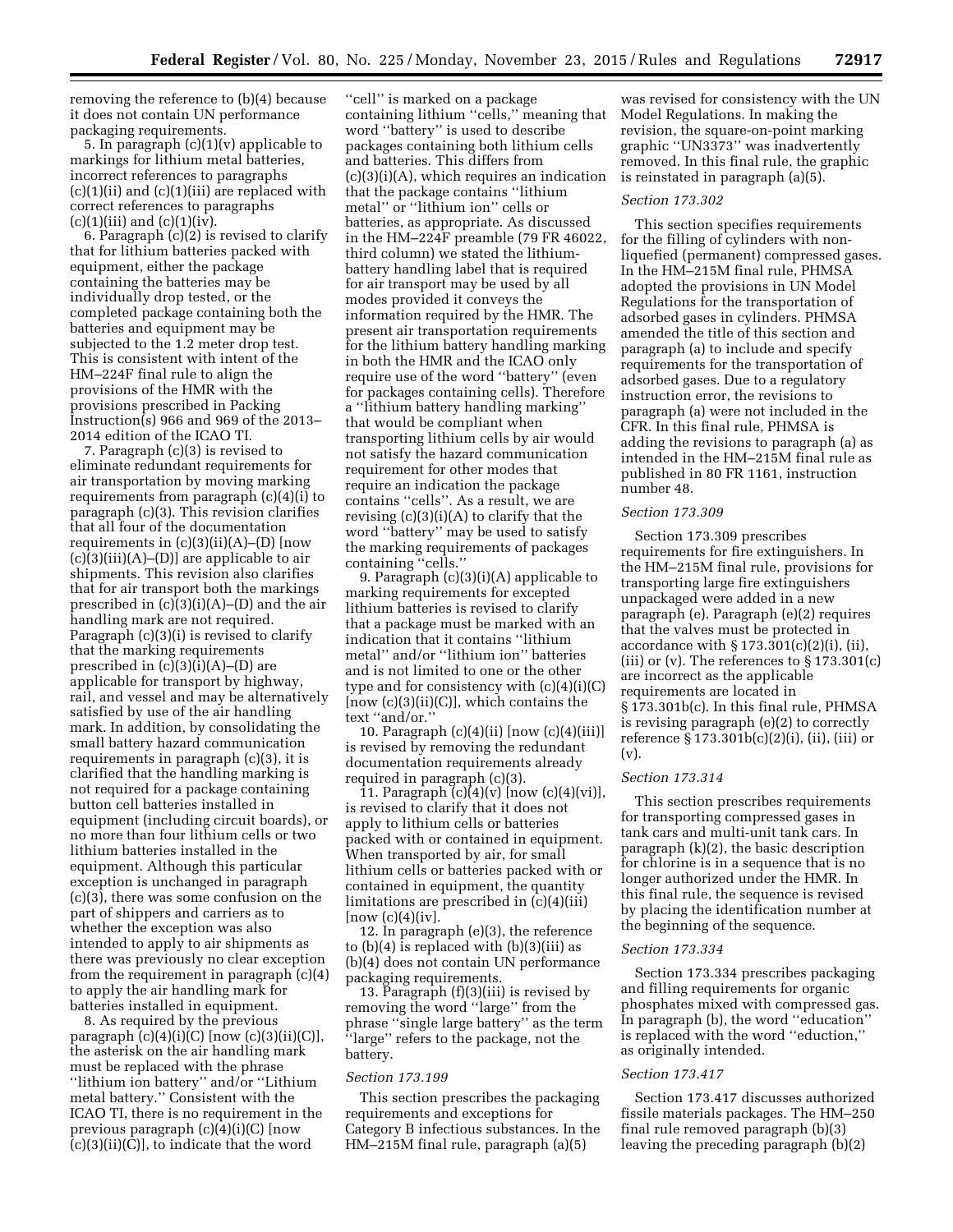ending with ''; or''. In this final rule, '';or'' is replaced with a period (''.'').

### *Section 173.420*

Section 173.420 prescribes the transport conditions for uranium hexafluoride. The HM–250 final rule removed and reserved paragraph  $(a)(2)(ii)$  which ended in "; or". In this rule, the word ''or'' is added to the end of the preceding paragraph (a)(2)(i). In addition, in this rule, paragraph (d)(2) is amended to correct an error made in HM–215M by replacing references to §§ 173.421(a)(1) and (a)(4) with §§ 173.421(a) and (d).

### *Section 173.422*

Section 173.422 prescribes additional requirements for excepted packages containing Class 7 (radioactive) materials. Paragraph (c) requires the reporting of decontamination in accordance with §§ 174.750, 175.700(b), or 176.710 dependent on the mode of transportation. In a final rule published under Docket Number RSPA–02–11654 (HM–228) [71 FR 14586], the reporting requirements in § 175.700(b) were moved to § 175.705. In this final rule, PHMSA is revising paragraph (c) by replacing the reference to § 175.700(b) with § 175.705.

## *Section 173.423*

Section 173.423 prescribes requirements for multiple hazard limited quantity Class 7 materials. In the HM–250 final rule, the paragraphs contained in § 173.421 were renumbered. Multiple sections referencing the previous paragraph numbering of § 173.421 were not amended in the HM–250 rulemaking. In this final rule, PHMSA is revising paragraph (a)(2) to reflect the appropriate paragraphs of § 173.421.

## *Section 173.426*

Section 173.426 prescribes requirements for excepted packages for articles containing natural uranium or thorium. In the HM–250 final rule, the paragraphs contained in § 173.421 were renumbered. Multiple sections referencing the previous paragraph numbering of § 173.421 were not amended in the HM–250 rulemaking. In this final rule, PHMSA is revising paragraph (c) to reflect the appropriate paragraphs of § 173.421.

### *Section 173.428*

This section provides transport requirements for empty Class 7 (radioactive) materials packaging. In the HM–250 final rule, the paragraphs contained in § 173.421 were renumbered. Multiple sections

referencing the previous paragraph numbering of § 173.421 were not amended in the HM–250 rulemaking. In this final rule, PHMSA is revising paragraph (a) to reflect the appropriate paragraphs of § 173.421.

#### *Section 173.436*

This section contains exempt material activity concentrations and exempt consignment activity limits for radionuclides. In the HM–250 final rule, footnote b, which provides a list of parent nuclides and their progeny listed in secular equilibrium was amended. For the entry ''RA–226,'' Bi–214 was listed twice. In this final rule, PHMSA is removing the duplicate progeny entry of Bi–214 from footnote b.

### *Part 175*

### *Section 175.10*

Section 175.10 specifies the conditions for which passengers, crew members, or an operator may carry hazardous materials aboard a passenger aircraft. In the HM–224F final rule, Watt-hours were adopted in place of ''equivalent lithium content,'' as the measure of power (or size) of a lithium ion cell or battery (see 79 FR 46012 and 46015). In paragraph (a)(17)(v), applicable to wheelchairs or other mobility aids powered by lithium ion batteries the phrase ''equivalent lithium content'' was inadvertently retained. We are revising  $\S 175.10(a)(17)(v)(D)$  and  $(E)$ by replacing references to equivalent lithium content with Watt-hours. The revision states that the battery must not exceed 300 Watt-hours and that a maximum of one spare battery not exceeding 300 Watt-hours or two spares not exceeding 160 Watt-hours each may be carried.

### *Part 176*

### *Section 176.104*

Section 176.104 prescribes requirements for loading and unloading Class 1 materials. Paragraph (c)(3) contains a grammatical error stating the word ''hoods'' instead of ''hooks.'' In this final rule, we are correcting this grammatical error.

### *Section 176.116*

Section 176.116 prescribes the general stowage conditions for Class 1 explosive materials. Paragraph (e)(3) contains a reference to the Class A60 standard that is defined in 46 CFR 72.05–10(a)(1). However, 46 CFR 72.05–10(a)(1) does not exist and, therefore, does not provide the definition for the Class A60 standard. In this final rule, the citation is corrected to read 46 CFR 72.05–  $10(c)(1)$ .

#### *Section 176.905*

Section 176.905 prescribes specific requirements for motor vehicles or mechanical equipment powered by internal combustion engines that are offered for transportation and transported by vessel. In the HM–215M final rule, PHMSA aligned the conditions for exception from the subchapter in paragraph (i) with those recently adopted by the IMO. Due to an incorrect regulatory instruction, the paragraph (i) introductory text was inadvertently removed. In this final rule, PHMSA is reinstating the paragraph (i) introductory text.

#### *Part 177*

#### *Section 177.838*

Section 177.838 prescribes specific loading and unloading requirements for Class 4 (flammable solid) materials, Class 5 (oxidizing) materials, and Division 4.2 (pyrophoric liquid) materials when carried by public highway. In this final rule, PHMSA is revising the section heading by replacing the word ''pyroforic'' with the correct spelling ''pyrophoric.'' In addition, paragraph (g) of § 177.838 is revised to clarify that the limitation that a motor vehicle may only contain 45.4 kg (100 pounds) or less net mass of material described as ''Smokeless powder for small arms, Division 4.1'' also includes ''Black powder for small arms, Division 4.1''. This clarification will provide consistency with the requirements and limitations of §§ 173.170 and 173.171 which respectively authorize Black powder for small arms that has been classed in Division 1.1 and Smokeless powder for small arms that has been classed as Division 1.3 or Division 1.4 to be reclassed as a Division 4.1 material for domestic transportation by highway, provided certain conditions are met. Sections 173.170 and 173.171 further provide, respectively, that the total quantity of the re-classed black powder or smokeless powder in one motor vehicle may not exceed 45.4 kg (100 pounds) net mass.

# *Part 178*

## *Section 178.71*

Section 178.71 prescribes specifications for UN pressure receptacles. We are revising paragraph (p)(15) to correct a typographical error by replacing the "1" in  $\cdot$ 1SO 11114–1" with an "I" to read "ISO 11114-1".

#### *Section 178.801*

Section 178.801 sets forth recordkeeping requirements for IBC packaging manufacturers, design type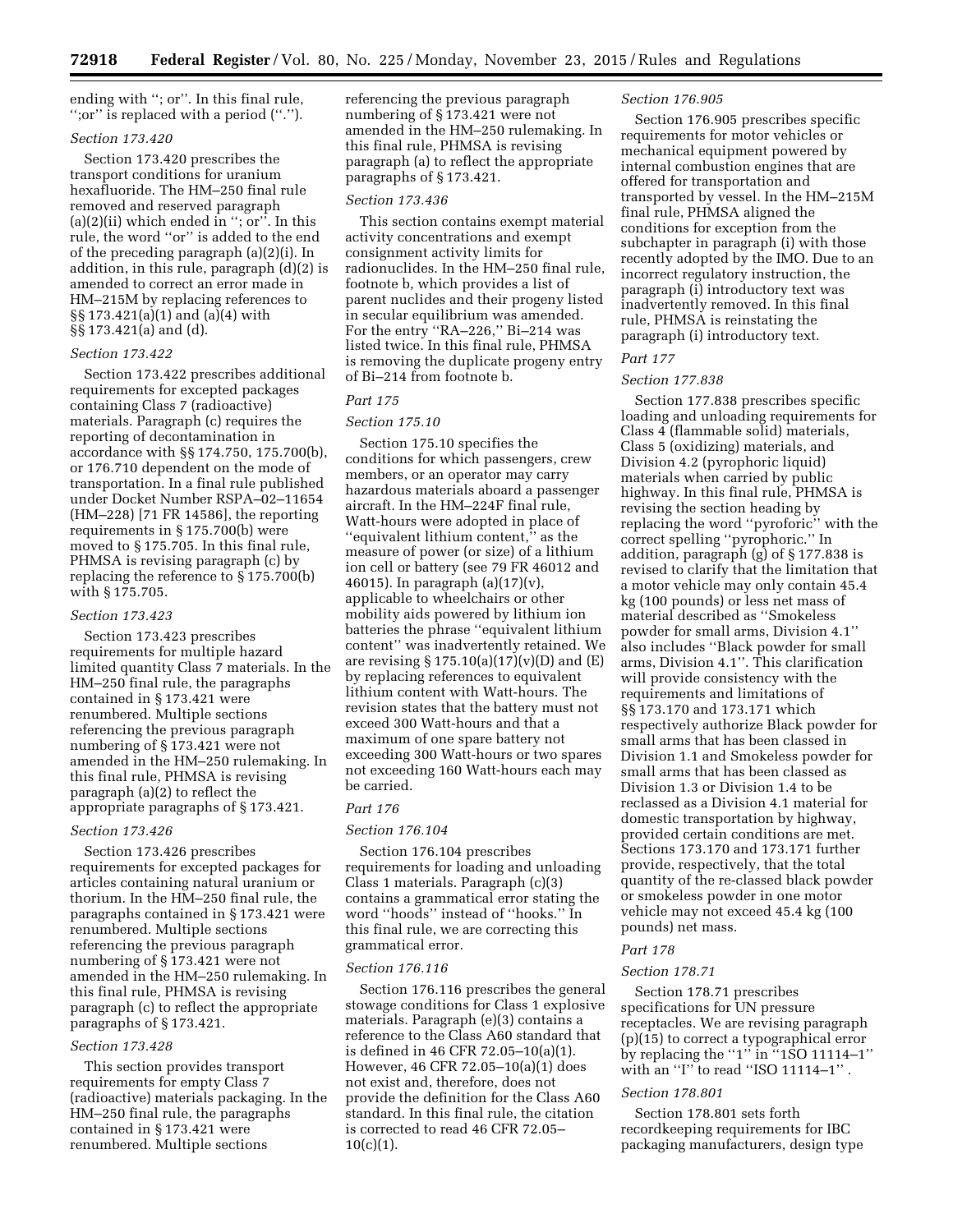testers, and periodic retesters. In paragraph (l)(2), subparagraph (vii) was inadvertently skipped when the paragraph was revised in a final rule published under Docket Number PHMSA–2013–0041 (HM–215K, HM– 215L, HM–218G and HM–219) [77 FR 65453]. We are revising paragraph (l)(2) to correct the subparagraph numbering sequence.

#### *Part 180*

### *Section 180.213*

This section prescribes requirements for requalification markings for cylinders. We are revising paragraph (f)(1) to correct the reference to § 173.309(b) to read ''§ 173.309(a).''

## **III. Regulatory Analyses and Notices**

## *A. Statutory/Legal Authority for This Rulemaking*

This final rule is published under authority of 49 U.S.C. 5103(b), which authorizes the Secretary of Transportation to prescribe regulations for the safe transportation, including security, of hazardous material in intrastate, interstate, and foreign commerce. The purpose of this final rule is to remove inadvertent errors in the hazardous materials table, grammatical and typographical errors, and, in response to requests for clarification, improve the clarity of certain provisions in the Hazardous Materials Regulations. The changes made in this final rule are considered non-substantive and this is published as a direct final rule.

## *B. Executive Orders 12866 and 13563 and DOT Regulatory Policies and Procedures*

This final rule is not considered a significant regulatory action under section 3(f) of Executive Order 12866 and, therefore, was not reviewed by the Office of Management and Budget. This rule is not significant under the Regulatory Policies and Procedures of the Department of Transportation (44 FR 11034). Additionally, E.O. 13563 supplements and reaffirms E.O. 12866, stressing that, to the extent permitted by law, an agency rulemaking action must be based on benefits that justify its costs, impose the least burden, consider cumulative burdens, maximize benefits, use performance objectives, and assess available alternatives. This final rule does not impose new or revised requirements for hazardous materials shippers or carriers; therefore, it is not necessary to prepare a regulatory impact analysis.

## *C. Executive Order 13132*

This final rule has been analyzed in accordance with the principles and criteria in Executive Order 13132 (''Federalism''). This final rule does not adopt any regulation that: (1) Has substantial direct effects on the states, the relationship between the national government and the states, or the distribution of power and responsibilities among the various levels of government; or (2) imposes substantial direct compliance costs on state and local governments. PHMSA is not aware of any state, local, or Indian tribe requirements that would be preempted by correcting editorial errors and making minor regulatory changes. This final rule does not have sufficient federalism impacts to warrant the preparation of a federalism assessment.

#### *D. Executive Order 13175*

This final rule has been analyzed in accordance with the principles and criteria contained in Executive Order 13175 (''Consultation and Coordination with Indian Tribal Governments''). Because this final rule does not have tribal implications, does not impose substantial direct compliance costs on Indian tribal governments, and does not preempt tribal law, the funding and consultation requirements of Executive Order 13175 do not apply, and a tribal summary impact statement is not required.

## *E. Regulatory Flexibility Act, Executive Order 13272, and DOT Procedures and Policies*

This final rule will not have a significant economic impact on a substantial number of small entities. This rule makes minor editorial changes that will not impose any new requirements on persons subject to the HMR; thus, there are no direct or indirect adverse economic impacts for small units of government, businesses, or other organizations.

## *F. Executive Order 13563 Improving Regulation and Regulatory Review*

Executive Order 13563 supplements and reaffirms the principles, structures, and definitions governing regulatory review that were established in Executive Order 12866 Regulatory Planning and Review of September 30, 1993. In addition, Executive Order 13563 specifically requires agencies to: (1) Involve the public in the regulatory process; (2) promote simplification and harmonization through interagency coordination; (3) identify and consider regulatory approaches that reduce burden and maintain flexibility; and (4) ensure the objectivity of any scientific

or technological information used to support regulatory action; consider how to best promote retrospective analysis to modify, streamline, expand, or repeal existing rules that are outmoded, ineffective, insufficient, or excessively burdensome.

A complete review of the existing HMR led to the identification of various minor errors in the HMR.

The correction of these errors will clarify current text while maintaining the intent of the regulations affected. This final rule is designed to address those errors by making non-substantive changes to the HMR such as editorial changes, spelling corrections, removal of transitional requirements that are no longer applicable and formatting modifications. This final rule corrects these errors but does not require the application of Executive Order 13563. The final rule does however clarify the regulatory text thus improving the regulations.

#### *G. Paperwork Reduction Act*

This final rule imposes no new information collection requirements.

### *H. Regulation Identifier Number (RIN)*

A regulation identifier number (RIN) is assigned to each regulatory action listed in the Unified Agenda of Federal Regulations. The Regulatory Information Service Center publishes the Unified Agenda in April and October of each year. The RIN number contained in the heading of this document can be used to cross-reference this action with the Unified Agenda.

#### *I. Unfunded Mandates Reform Act*

This rule does not impose unfunded mandates under the Unfunded Mandates Reform Act of 1995. It does not result in costs of \$141.3 million or more to either state, local, or tribal governments, in the aggregate, or to the private sector, and is the least burdensome alternative that achieves the objectives of the rule.

### *J. Environmental Assessment*

The National Environmental Policy Act of 1969 (NEPA), as amended (42 U.S.C. 4321–4347), and implementing regulations by the Council on Environmental Quality (40 CFR part 1500) require Federal agencies to consider the consequences of Federal actions and prepare a detailed statement on actions that significantly affect the quality of the human environment.

The purpose of this rulemaking is to correct editorial errors, make minor regulatory changes and, in response to requests for clarification, improve the clarity of certain provisions in the HMR.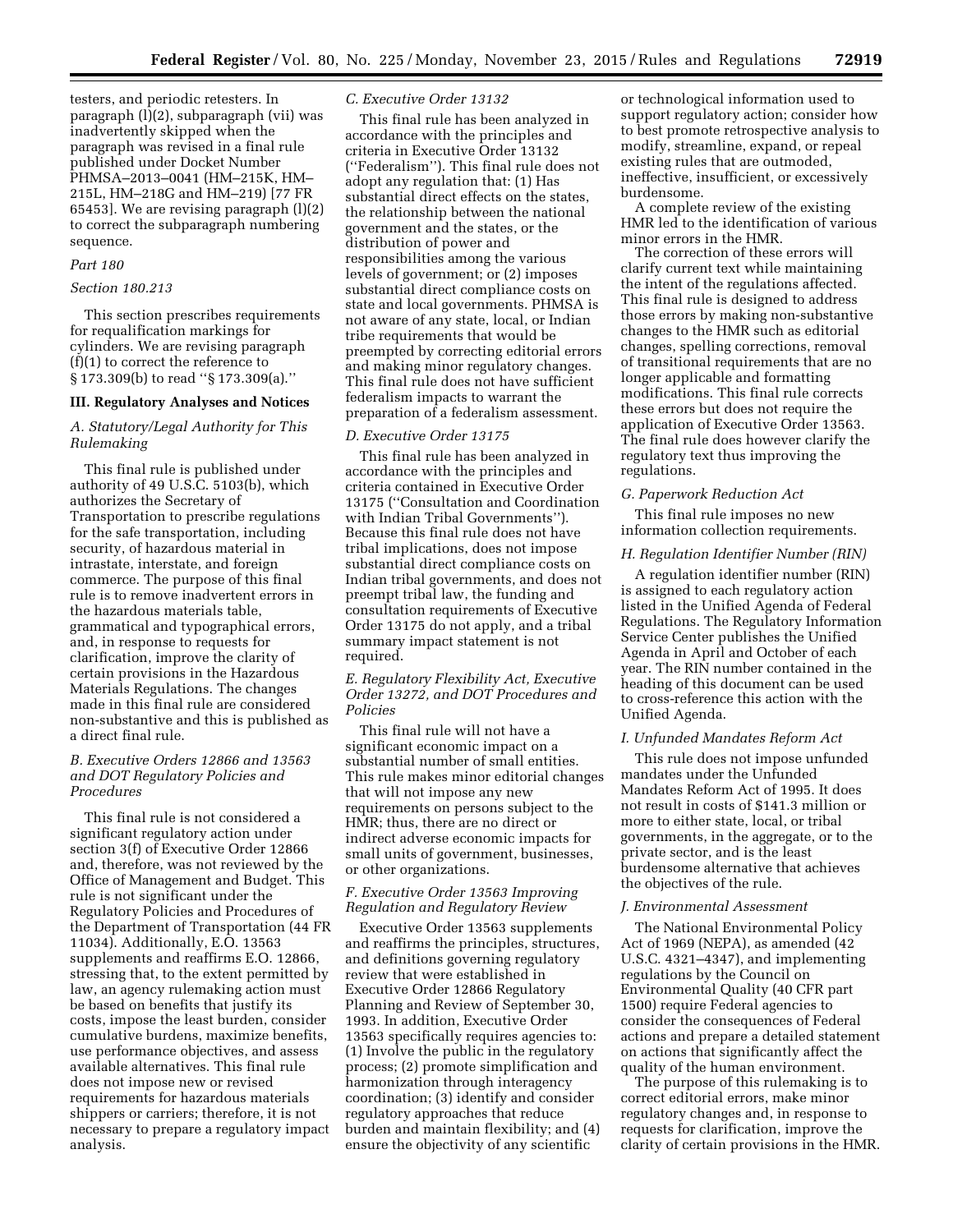The intended effect of this rule is to enhance the accuracy and reduce misunderstandings of the regulations. The amendments contained in this rule are non-substantive changes and do not impose new requirements. Therefore, PHMSA has determined that the implementation of this final rule will not have any significant impact on the quality of the human environment.

### *K. Privacy Act*

Anyone is able to search the electronic form of all comments received into any of our dockets by the name of the individual submitting the comment (or signing the comment, if submitted on behalf of an association, business, labor union, etc.). You may review DOT's complete Privacy Act Statement in the **Federal Register**  published on April 11, 2000 (65 FR 19477), which may be viewed at *[http://www.dot.gov/privacy.](http://www.dot.gov/privacy)* 

### **List of Subjects**

## *49 CFR Part 171*

Exports, Hazardous materials transportation, Hazardous waste, Imports, Incorporation by reference, Reporting and recordkeeping requirements.

#### *49 CFR Part 172*

Education, Hazardous materials transportation, Hazardous waste, Incorporation by reference, Labeling, Markings, Packaging and containers, Reporting and recordkeeping requirements.

#### *49 CFR Part 173*

Hazardous materials transportation, Incorporation by reference, Packaging and containers, Radioactive materials, Reporting and recordkeeping requirements, Uranium.

#### *49 CFR Part 175*

Air carriers, Hazardous materials transportation, Incorporation by reference, Radioactive materials, Reporting and recordkeeping requirements.

## *49 CFR Part 176*

Hazardous materials transportation, Incorporation by reference, Maritime carriers, Radioactive materials, Reporting and recordkeeping requirements.

#### *49 CFR Part 177*

Hazardous materials transportation, Loading and unloading, Segregation and separation.

#### *49 CFR Part 178*

Hazardous materials transportation, Incorporation by reference, Motor vehicle safety, Packaging and containers, Reporting and recordkeeping requirements.

### *49 CFR Part 180*

Hazardous materials transportation, Incorporation by reference, Motor carriers, Motor vehicle safety, Packaging and containers, Railroad safety, Reporting and recordkeeping requirements.

In consideration of the foregoing, PHMSA is amending 49 CFR Chapter I as follows:

# **PART 171—GENERAL INFORMATION, REGULATIONS, AND DEFINITIONS**

■ 1. The authority citation for part 171 continues to read as follows:

**Authority:** 49 U.S.C. 5101–5128, 44701; Pub. L. 101–410 section 4 (28 U.S.C. 2461 note); Pub. L. 104–134, section 31001; 49 CFR 1.81 and 1.97.

■ 2. In § 171.22, revise paragraph  $(f)(4)$ to read as follows:

#### **§ 171.22 Authorization and conditions for the use of international standards and regulations.**

\* \* \* \* \*

(f) \* \* \* (4) Each person who provides for transportation or receives for transportation (see §§ 174.24, 175.30, 176.24 and 177.817 of this subchapter) a shipping paper must retain a copy of the shipping paper or an electronic image thereof that is accessible at or through its principal place of business in accordance with § 172.201(e) of this subchapter. \* \* \* \* \*

■ 3. In § 171.23, revise paragraphs  $(a)(4)(ii)$  and  $(a)(5)$  introductory text to read as follows:

**§ 171.23 Requirements for specific materials and packagings transported under the ICAO Technical Instructions, IMDG Code, Transport Canada TDG Regulations, or the IAEA Regulations.** 

\* \* \* \* \*

(a) \* \* \*

 $(4) * * * *$ 

\* \* \* \* \*

(ii) In addition to other requirements of this subchapter, the maximum filling density, service pressure, and pressure relief device for each cylinder conform to the requirements of this part for the gas involved; and

(5) Cylinders not equipped with pressure relief devices: A DOT specification or a UN cylinder manufactured, inspected, tested and marked in accordance with part 178 of this subchapter and otherwise conforms to the requirements of part 173 of this subchapter for the gas involved, except that the cylinder is not equipped with a pressure relief device may be filled with a gas and offered for transportation and transported for export if the following conditions are met:

\* \* \* \* \* ■ 4. In § 171.24, revise paragraph (c) to read as follows:

### **§ 171.24 Additional requirements for the use of the ICAO Technical Instructions.**

\* \* \* \* \* (c) *Highway transportation.* For transportation by highway prior to or after transportation by aircraft, a shipment must conform to the applicable requirements of part 177 of this subchapter, and the motor vehicle must be placarded in accordance with subpart F of part 172 of this subchapter. \* \* \* \* \*

## **PART 172—HAZARDOUS MATERIALS TABLE, SPECIAL PROVISIONS, HAZARDOUS MATERIALS COMMUNICATIONS, EMERGENCY RESPONSE INFORMATION, AND TRAINING REQUIREMENTS**

■ 5. The authority citation for part 172 continues to read as follows:

**Authority:** 49 U.S.C. 5101–5128, 44701; 49 CFR 1.81, 1.96 and 1.97.

 $\blacksquare$  6. In § 172.101, the Hazardous Materials Table is amended by removing the entries under ''[REMOVE]'', adding entries under ''[ADD]'', and revising entries under [REVISE]'' in the appropriate alphabetical sequence to read as follows:

**§ 172.101 Purpose and use of hazardous materials table.** 

\* \* \* \* \*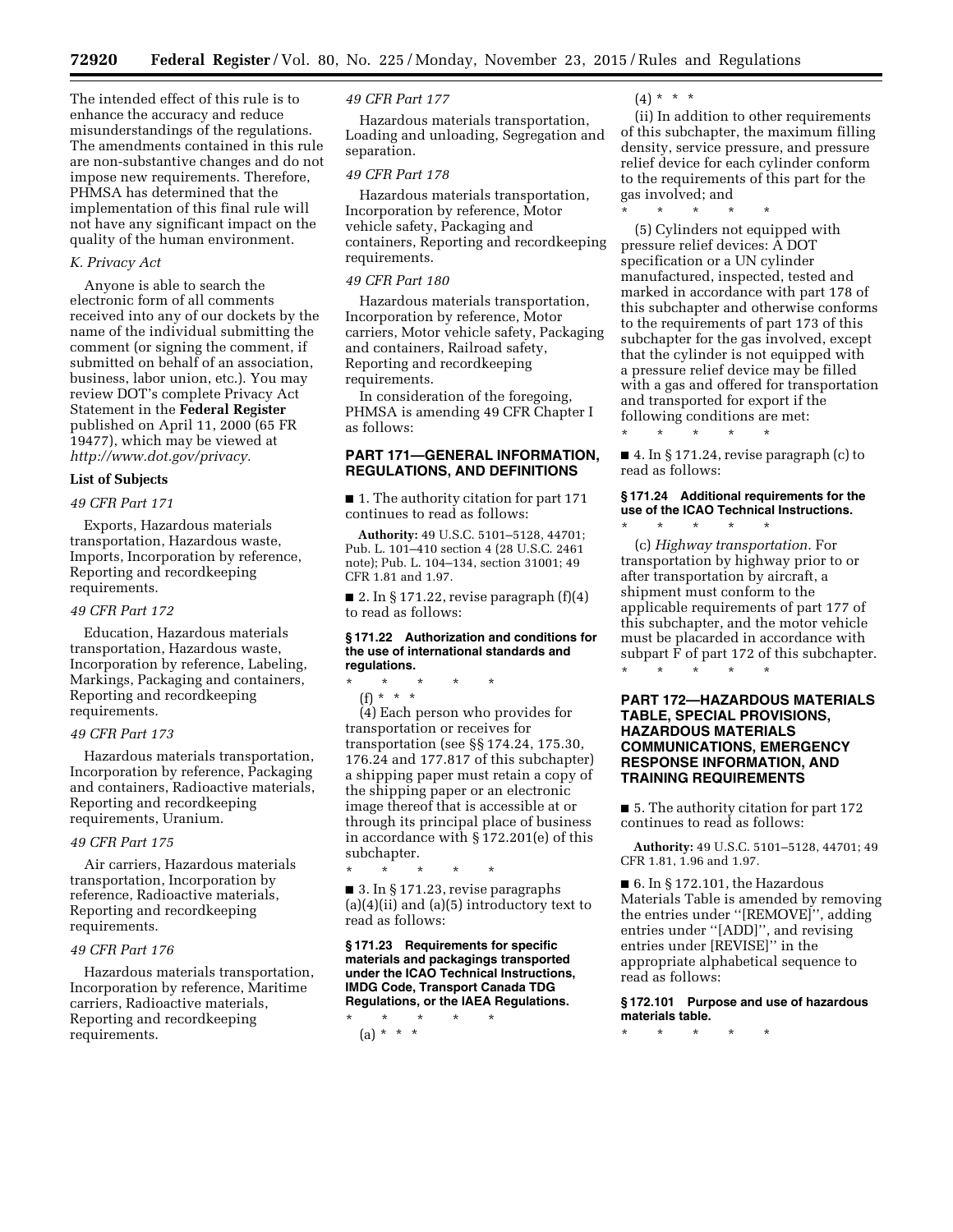|              |                                                                                                                                                                      |                    |                       |                          |                |                                                                       | (8)                     |          |                           | (9)                                                   |                            | (10)<br>Vessel stowage |               |
|--------------|----------------------------------------------------------------------------------------------------------------------------------------------------------------------|--------------------|-----------------------|--------------------------|----------------|-----------------------------------------------------------------------|-------------------------|----------|---------------------------|-------------------------------------------------------|----------------------------|------------------------|---------------|
| Sym-<br>bols | Hazardous materials<br>descriptions and proper<br>shipping names                                                                                                     | Hazard<br>class or | Identification<br>No. | PG                       | Label<br>codes | Special<br>provisions<br>$(S$ 172.102)                                | Packaging (§ 173.* * *) |          |                           | Quantity limitations<br>(see §§ 173.27 and<br>175.75) |                            |                        |               |
|              |                                                                                                                                                                      | division           |                       |                          |                |                                                                       | Excep-<br>tions         | Non-bulk | <b>Bulk</b>               | Passenger<br>aircraft/rail                            | Cargo air-<br>craft only   | Location               | Other         |
| (1)          | (2)                                                                                                                                                                  | (3)                | (4)                   | (5)                      | (6)            | (7)                                                                   | (8A)                    | (BB)     | (8C)                      | (9A)                                                  | (9B)                       | (10A)                  | (10B)         |
|              | [REMOVE]                                                                                                                                                             | .                  | .                     |                          |                |                                                                       |                         |          |                           |                                                       |                            |                        |               |
|              |                                                                                                                                                                      |                    |                       |                          |                |                                                                       |                         |          |                           |                                                       |                            |                        |               |
|              | N-Aminoethyl piperazine                                                                                                                                              | 8                  | UN2815                | Ш                        | 8              | IB3, T4, TP1                                                          | 154                     | 203      | 241                       | 5L                                                    | 60 L                       | Α                      | 12, 25        |
|              | Ammonia solutions, relative<br>density less than 0.880 at<br>15 degrees C in water,<br>with more than 35 percent<br>but not more than 50 per-<br>cent ammonia.       | 2.2                | UN2073                |                          | 2.2            | N87                                                                   | 306                     | 304      | 314, 315                  | Forbidden                                             | 150 kg                     | Е                      | 40, 52,<br>57 |
|              | Ammonia solutions, relative<br>density between 0.880 and<br>0.957 at 15 degrees C in<br>water, with more than 10<br>percent but not more than<br>35 percent ammonia. | 8                  | <b>UN2672</b>         | Ш                        | 8              | 336, IB3, IP8,<br><b>T7, TP1</b>                                      | 154                     | 203      | 241                       | 5L                                                    | 60L                        | Α                      | 40, 52,<br>85 |
|              |                                                                                                                                                                      |                    | <b>UN3028</b>         |                          |                | 237                                                                   |                         |          |                           |                                                       |                            |                        |               |
|              | Batteries, dry, containing po-<br>tassium hydroxide solid,<br>electric storage.                                                                                      | 8                  |                       |                          | 8              |                                                                       | None                    | 213      | None                      | 25 kg                                                 | 230 kg                     | А                      | 52            |
|              |                                                                                                                                                                      |                    |                       | Ш                        |                |                                                                       |                         |          |                           |                                                       |                            |                        |               |
|              | Environmentally hazardous<br>substances, solid, n.o.s.                                                                                                               | 9                  | <b>UN3077</b>         |                          | 9              | 8,146, 335,<br>A112, B54,<br>B120, IB8,<br>IP3, N20, N91,<br>T1, TP33 | 155                     | 213      | 240                       | No Limit                                              | No Limit                   | A                      |               |
|              |                                                                                                                                                                      |                    |                       |                          |                | $\star$                                                               |                         |          |                           |                                                       |                            |                        |               |
|              | Paint, corrosive, flammable<br>(including paint, lacquer,<br>enamel, stain, shellac solu-<br>tions, varnish, polish, liquid<br>filler, and liquid lacquer<br>base).  | 8                  | <b>UN3470</b>         | Ш                        | 8, 3           | 367, IB2, T7,<br>TP2, TP8,<br><b>TP28</b>                             | 154                     | 202      | 243                       | 1 <sub>L</sub>                                        | 30 L                       | В                      | 40            |
|              |                                                                                                                                                                      |                    |                       |                          |                |                                                                       |                         |          |                           |                                                       |                            |                        |               |
|              | Printing ink, flammable or<br>Printing ink related material<br>(including printing ink<br>thinning or reducing com-<br>pound), flammable.                            | 3                  | <b>UN1210</b>         | $\overline{\phantom{a}}$ | 3              | 367, T11,<br>TP1, TP8                                                 | 150                     | 173      | 243                       | 1 <sub>L</sub>                                        | 30 L                       | Е                      |               |
|              |                                                                                                                                                                      |                    |                       | $\mathbf{H}$             | 3              | 149, 367, IB2,                                                        | 150                     | 173      | 242                       | 5 L                                                   | 60 L                       | B                      |               |
|              |                                                                                                                                                                      |                    |                       | Ш                        | 3              | T4, TP1, TP8<br>367, B1, IB3,<br>T <sub>2</sub> , TP <sub>1</sub>     | 150                     | 173      | 242                       | 60 L                                                  | 220 L                      | A                      | .             |
|              |                                                                                                                                                                      |                    |                       |                          |                |                                                                       |                         |          |                           |                                                       |                            |                        |               |
|              | Trinitrobenzene, dry or<br>wetted with less than 30<br>percent water, by mass.                                                                                       | 1.1D               | UN0214                | Ш                        | 1.1D           |                                                                       | None                    | 62       | None                      | Forbidden                                             | Forbidden                  | 4                      | 25            |
|              | Trinitrobenzene, dry or<br>wetted with less than 30<br>percent water, by mass.                                                                                       | 1.1D               | UN0214                | Ш                        | 1.1D           |                                                                       | None                    | 62       | None                      | Forbidden                                             | Forbidden                  | 04                     | 25            |
|              | Trinitrobenzene, wetted with<br>not less than 30 percent<br>water, by mass.                                                                                          | 4.1                | <b>UN1354</b>         | $\mathbf{I}$             | 4.1            | 23, A2, A8,<br>A19, N41                                               | None                    | 211      | None                      | $0.5$ kg                                              | $0.5$ kg                   | Е                      | 28, 36        |
|              | $\star$                                                                                                                                                              |                    |                       |                          |                |                                                                       |                         |          |                           |                                                       |                            |                        |               |
|              |                                                                                                                                                                      |                    |                       |                          |                |                                                                       |                         |          |                           |                                                       |                            |                        |               |
|              |                                                                                                                                                                      |                    |                       |                          |                |                                                                       |                         |          | .                         |                                                       |                            |                        |               |
|              | N-Aminoethylpiperazine<br>$\star$                                                                                                                                    | 8                  | UN2815<br>$\star$     | $\star$<br>Ш<br>$\star$  | 8              | IB3, T4, TP1<br>$\star$                                               | 154<br>$\star$          | 203      | $\star$<br>241<br>$\star$ | 5L                                                    | $\star$<br>60 L<br>$\star$ | Α                      | 12, 25        |
|              | Ammonia solution, relative<br>density less than 0.880 at<br>15 degrees C in water,<br>with more than 35 percent<br>but not more than 50 per-<br>cent ammonia.        | 2.2                | <b>UN2073</b>         |                          | 2.2            | <b>N87</b>                                                            | 306                     | 304      | 314, 315                  | Forbidden                                             | 150 kg                     | Ε                      | 40, 52,<br>57 |
|              | Ammonia solution, relative<br>density between 0.880 and<br>0.957 at 15 degrees C in<br>water, with more than 10<br>percent but not more than<br>35 percent ammonia.  | 8                  | <b>UN2672</b>         | Ш                        | 8              | 336, IB3, IP8,<br><b>T7, TP1</b>                                      | 154                     | 203      | 241                       | 5L                                                    | 60L                        | Α                      | 40, 52,<br>85 |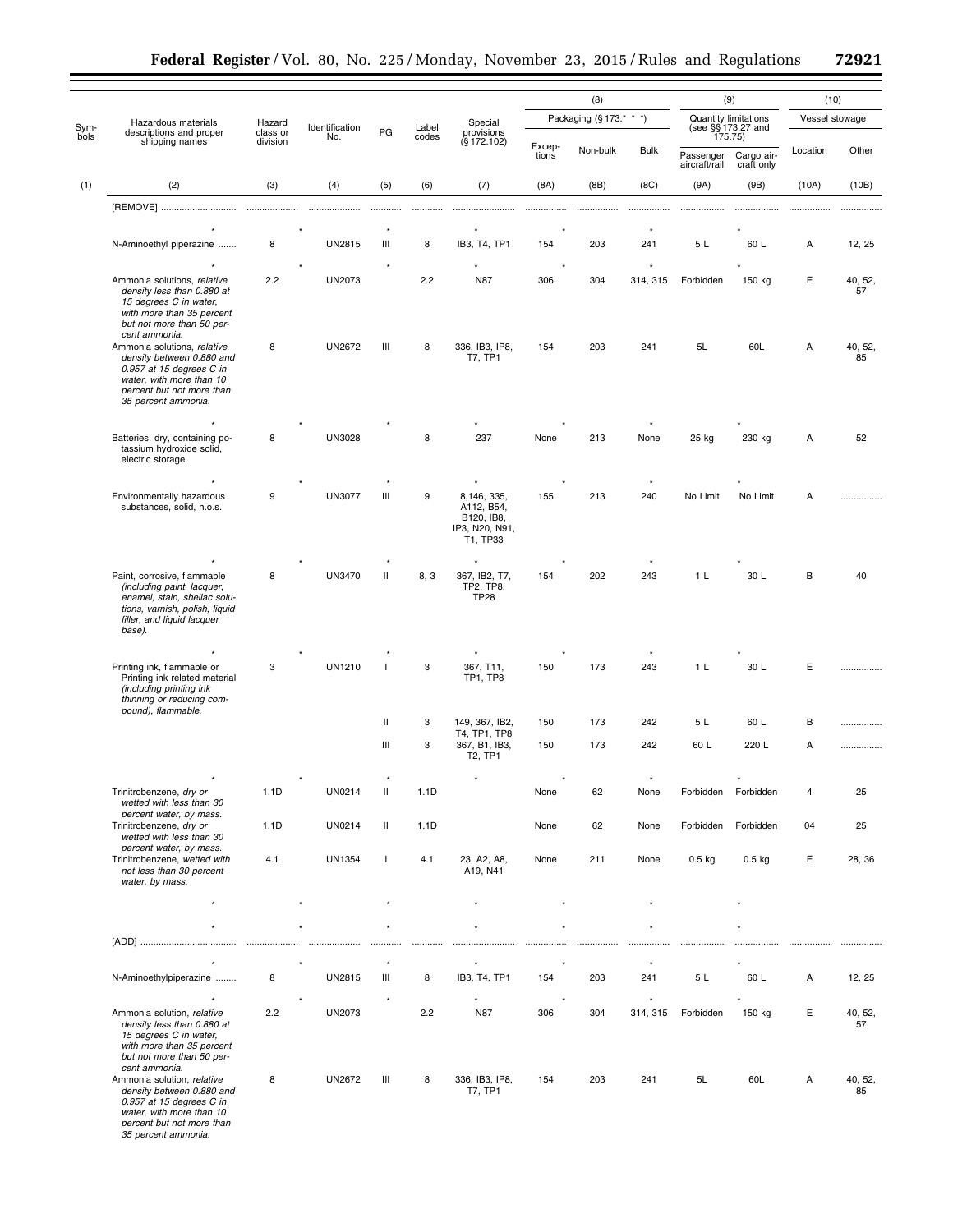÷.

 $\equiv$ 

|              |                                                                                                                                                        |                                |                       |              |                |                                                                            | (8)                     |          |                 | (9)                                                   |                          | (10)<br>Vessel stowage |                                  |
|--------------|--------------------------------------------------------------------------------------------------------------------------------------------------------|--------------------------------|-----------------------|--------------|----------------|----------------------------------------------------------------------------|-------------------------|----------|-----------------|-------------------------------------------------------|--------------------------|------------------------|----------------------------------|
| Sym-<br>bols | Hazardous materials<br>descriptions and proper<br>shipping names                                                                                       | Hazard<br>class or<br>division | Identification<br>No. | PG           | Label<br>codes | Special<br>provisions<br>$(S$ 172.102)                                     | Packaging (§ 173.* * *) |          |                 | Quantity limitations<br>(see §§ 173.27 and<br>175.75) |                          |                        |                                  |
|              |                                                                                                                                                        |                                |                       |              |                |                                                                            | Excep-<br>tions         | Non-bulk | <b>Bulk</b>     | Passenger<br>aircraft/rail                            | Cargo air-<br>craft only | Location               | Other                            |
| (1)          | (2)                                                                                                                                                    | (3)                            | (4)                   | (5)          | (6)            | (7)                                                                        | (8A)                    | (BB)     | (8C)            | (9A)                                                  | (9B)                     | (10A)                  | (10B)                            |
|              | Batteries, dry, containing po-<br>tassium hydroxide solid,<br>electric storage.                                                                        | 8                              | <b>UN3028</b>         |              | 8              | 237                                                                        | None                    | 213      | $\star$<br>None | 25 kg                                                 | 230 kg                   | А                      | 52                               |
| G            | Environmentally hazardous<br>substance, solid, n.o.s.                                                                                                  | 9                              | <b>UN3077</b>         | Ш            | 9              | 8, 146, 335,<br>384 A112,<br>B54, B120,<br>IB8, IP3, N20,<br>N91, T1, TP33 | 155                     | 213      | 240             | No Limit                                              | No Limit                 | А                      |                                  |
|              | Paint, corrosive, flammable<br>(including paint, lacquer,<br>enamel, stain, shellac, var-<br>nish, polish, liquid filler,<br>and liquid lacquer base). | 8                              | UN3470                | $\mathbf{H}$ | 8, 3           | $\star$<br>367, IB2, T7,<br>TP2, TP8,<br><b>TP28</b>                       | 154                     | 202      | 243             | 1 <sub>L</sub>                                        | 30 L                     | B                      | 40                               |
|              | Printing ink, flammable or<br>Printing ink related material<br>(including printing ink<br>thinning or reducing com-<br>pound), flammable.              | 3                              | <b>UN1210</b>         |              | 3              | 367, T11,<br><b>TP1, TP8</b>                                               | 150                     | 173      | 243             | 1 <sub>L</sub>                                        | 30 L                     | Ε                      |                                  |
|              |                                                                                                                                                        |                                |                       | Ш            | 3              | 149, 367, IB2,<br>T4. TP1. TP8                                             | 150                     | 173      | 242             | 5 L                                                   | 60 L                     | в                      |                                  |
|              |                                                                                                                                                        |                                |                       | Ш            | 3              | 367, B1, IB3,<br>T2, TP1                                                   | 150                     | 173      | 242             | 60 L                                                  | 220 L                    | А                      | .                                |
|              | Trinitrobenzene, dry or<br>wetted with less than 30                                                                                                    | 1.1D                           | UN0214                | Ш            | 1.1D           | $\star$                                                                    | None                    | 62       | None            | Forbidden                                             | Forbidden                | 04                     | 25                               |
|              | percent water, by mass.<br>Trinitrobenzene, wetted with<br>not less than 30 percent<br>water, by mass.                                                 | 4.1                            | <b>UN1354</b>         | $\mathbf{I}$ | 4.1            | 23, A2, A8,<br>A19, N41                                                    | None                    | 211      | None            | $0.5$ kg                                              | $0.5$ kg                 | Е                      | 28, 36                           |
|              |                                                                                                                                                        |                                |                       |              |                |                                                                            |                         |          |                 |                                                       |                          |                        |                                  |
|              | [REVISE]                                                                                                                                               |                                |                       |              |                |                                                                            |                         |          |                 |                                                       |                          |                        |                                  |
|              | Aminophenols $(o-, m-, p-)$                                                                                                                            | 6.1                            | UN2512                | Ш            | 6.1            | IB8, IP3, T1,<br>TP33                                                      | 153                     | 213      | 240             | 100 kg                                                | 200 kg                   | Α                      |                                  |
|              | Cells, containing sodium                                                                                                                               | 4.3                            | <b>UN3292</b>         |              | 4.3            |                                                                            | 189                     | 189      | $^\star$<br>189 | 25 kg                                                 | No limit                 | А                      |                                  |
|              | D G  Combustible liquid, n.o.s.                                                                                                                        | Comb liq                       | NA1993                | Ш            | None           | IB3, T1, TP1                                                               | 150                     | 203      | 241             | 60 L                                                  | 220 L                    | А                      |                                  |
|              | Lithium ion batteries including<br>lithium ion polymer bat-<br>teries.                                                                                 | 9                              | UN3480                |              | 9              | A51, A54                                                                   | 185                     | 185      | 185             | 5 kg                                                  | 35 kg                    | А                      |                                  |
|              | Lithium metal batteries in-<br>cluding lithium alloy bat-<br>teries.                                                                                   | 9                              | $^\star$<br>UN3090    |              | 9              | $\star$<br>A54                                                             | 185                     | 185      | $^\star$<br>185 | Forbidden                                             | 35 kg                    | Α                      |                                  |
| G            | $^\star$<br>Organometallic substance,<br>liquid, water-reactive.                                                                                       | 4.3                            | <b>UN3398</b>         | $\mathbf{I}$ | 4.3            | $^\star$<br>T13, TP2,<br>TP7, TP36,<br><b>TP47</b>                         | None                    | 201      | $^\star$<br>244 | Forbidden                                             | 1 <sub>L</sub>           | D                      | 13, 40,<br>52, 148               |
|              |                                                                                                                                                        |                                |                       | Ш            | 4.3            | IB1, IP2, T7,<br>TP2, TP7,<br>TP36, TP47                                   | None                    | 202      | 243             | 1 <sub>L</sub>                                        | 5 L                      | D                      | 13, 40,<br>52, 148               |
|              |                                                                                                                                                        |                                |                       | Ш            | 4.3            | IB2, IP4, T7,<br>TP2, TP7,<br>TP36, TP47                                   | None                    | 203      | 242             | 5L                                                    | 60 L                     | E                      | 13, 40,<br>52, 148               |
|              | G  Oxidizing solid, corrosive,                                                                                                                         | 5.1                            | <b>UN3085</b>         | $\mathbf{I}$ | 5.1, 8         | $\star$<br>62                                                              | $\star$<br>None         | 211      | $^\star$<br>242 | $1$ kg                                                | 15 kg                    | D                      | 13, 56,                          |
|              | n.o.s.                                                                                                                                                 |                                |                       | Ш            | 5.1, 8         | 62, IB6, IP2,<br>T3, TP33                                                  | 152                     | 212      | 242             | $5$ kg                                                | 25 kg                    | в                      | 58, 138<br>13, 34,<br>56, 58,    |
|              |                                                                                                                                                        |                                |                       | Ш            | 5.1, 8         | 62, IB8, IP3,<br>T1, TP33                                                  | 152                     | 213      | 240             | 25 kg                                                 | 100 kg                   | в                      | 138<br>13, 34,<br>56, 58,<br>138 |
|              | Petroleum sour crude oil,<br>flammable, toxic.                                                                                                         | 3                              | UN3494                | $\mathbf{I}$ | 3, 6.1         | $\star$<br>343, T14,<br>TP2, TP13                                          | None                    | 201      | $^\star$<br>243 | Forbidden                                             | 30 L                     | D                      | 40                               |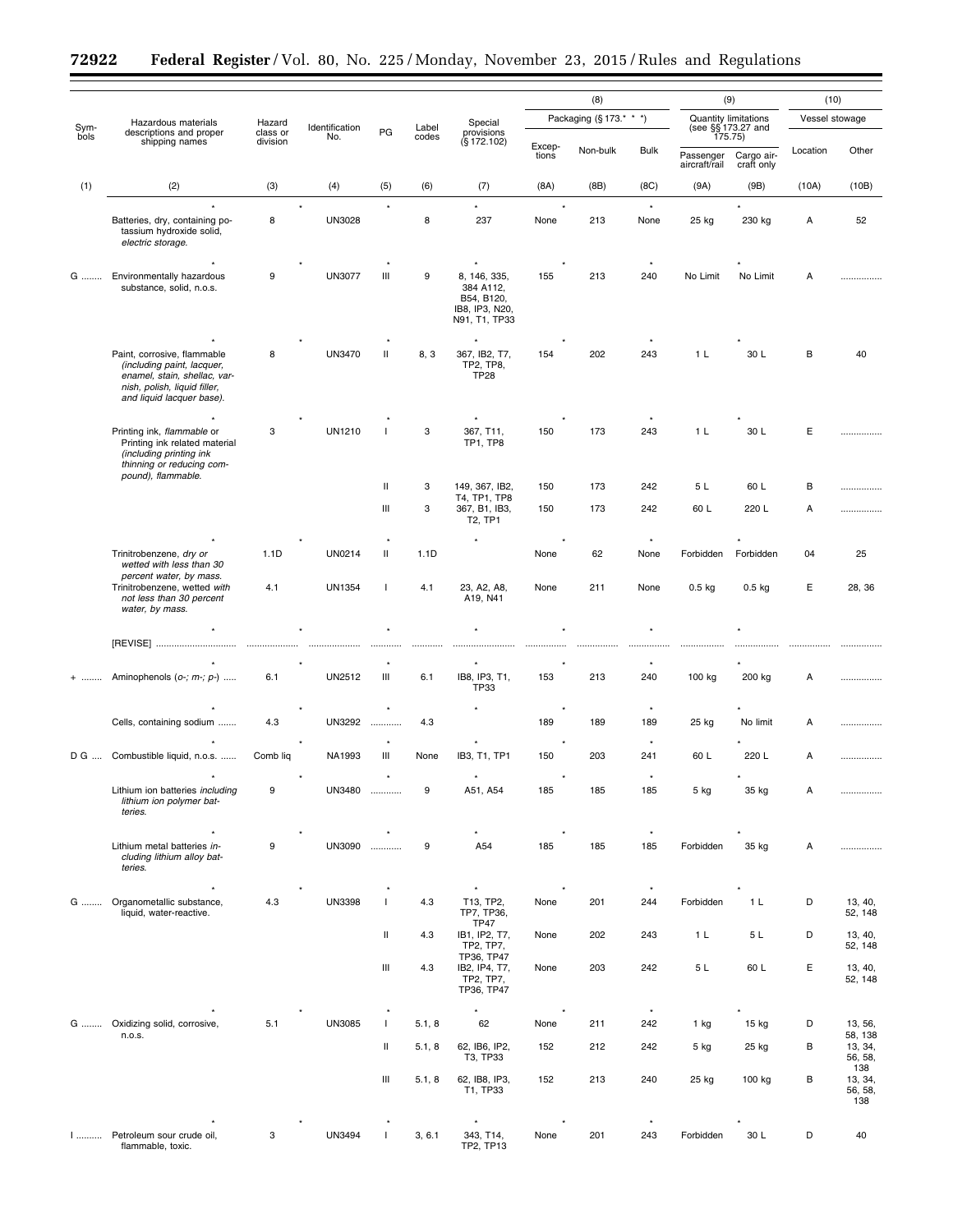|      | Hazardous materials<br>descriptions and proper<br>shipping names |                      |                |              | Label  | Special<br>provisions<br>$(S$ 172.102) | (8)<br>Packaging (§173.* * *) |          |             | (9)<br><b>Quantity limitations</b> |                          | (10)<br>Vessel stowage |                    |
|------|------------------------------------------------------------------|----------------------|----------------|--------------|--------|----------------------------------------|-------------------------------|----------|-------------|------------------------------------|--------------------------|------------------------|--------------------|
| Sym- |                                                                  | Hazard               | Identification |              |        |                                        |                               |          |             |                                    |                          |                        |                    |
| bols |                                                                  | class or<br>division | No.            | PG           | codes  |                                        | Excep-<br>tions               |          |             | (see §§ 173.27 and<br>175.75)      |                          |                        |                    |
|      |                                                                  |                      |                |              |        |                                        |                               | Non-bulk | <b>Bulk</b> | Passenger<br>aircraft/rail         | Cargo air-<br>craft only | Location               | Other              |
| (1)  | (2)                                                              | (3)                  | (4)            | (5)          | (6)    | (7)                                    | (8A)                          | (BB)     | (8C)        | (9A)                               | (9B)                     | (10A)                  | (10B)              |
|      |                                                                  |                      |                | Ш            | 3, 6.1 | 343, IB2, T7,<br>TP <sub>2</sub>       | 150                           | 202      | 243         | 1 <sub>L</sub>                     | 60 L                     | D                      | 40                 |
|      |                                                                  |                      |                | Ш            | 3, 6.1 | 343, IB3, T4,<br>TP <sub>1</sub>       | 150                           | 203      | 242         | 60 L                               | 220 L                    | С                      | 40                 |
|      |                                                                  |                      | $\ddot{}$      | $\star$      |        | $\star$                                | $\star$                       |          | $\star$     |                                    |                          |                        |                    |
| G    | Self-heating solid, organic,<br>n.o.s.                           | 4.2                  | <b>UN3088</b>  | $\mathbf{H}$ | 4.2    | IB6, IP2, T3,<br><b>TP33</b>           | None                          | 212      | 241         | $15$ kg                            | 50 kg                    | С                      |                    |
|      |                                                                  |                      |                | Ш            | 4.2    | IB8, IP3, T1,<br>TP33, B116            | None                          | 213      | 241         | 25 kg                              | 100 kg                   | С                      | .                  |
|      |                                                                  |                      |                |              |        | ٠                                      |                               |          | $\ddot{}$   |                                    |                          |                        |                    |
| G    | Self-reactive solid type B                                       | 4.1                  | <b>UN3222</b>  | Ш            | 4.1    | 53                                     | 151                           | 224      | None        | Forbidden                          | Forbidden                | D                      | 25, 52,<br>53, 127 |
|      | $\star$                                                          |                      | $^\star$       | $\star$      |        | $\star$                                | $^\star$                      |          | $\star$     |                                    | $\star$                  |                        |                    |

\* \* \* \* \*

■ 7. In § 172.102, in paragraph (c)(1), revise special provisions 338 and 369 to read as follows:

### **§ 172.102 Special Provisions.**

- \* \* \* \* \*
- (c) \* \* \*
- $(1)$  \* \* \*

338 Life Saving appliances, selfinflating transported by motor vehicle only between an U.S. Coast Guard approved inflatable life raft servicing facility and a vessel are only subject to the following requirements:

a. Prior to repacking into the lifesaving appliance, an installed inflation cylinder must successfully meet and pass all inspection and test criteria and standards of the raft manufacturer and the vessel Flag State requirements for cylinders installed as part of life-saving appliances, self-inflating (UN2990) used on marine vessels. Additionally, each cylinder must be visually inspected in accordance with CGA pamphlet, CGA C–6 (incorporated by reference, see § 171.7). A current copy of CGA pamphlet, CGA C–6 must be available at the facility servicing the life-saving appliance.

b. An installed inflation cylinder that requires recharging must be filled in accordance with § 173.301(l).

c. Every installed inflation cylinder, as associated equipment of the lifesaving appliance, must be packed within the protective packaging of the life raft and the life raft itself must otherwise be in compliance with § 173.219.

d. The serial number for each cylinder must be recorded as part of the lifesaving appliance service record by the U.S. Coast Guard-approved servicing facility.

\* \* \* \* \*

369 In accordance with § 173.2a, this radioactive material in an excepted package possessing corrosive properties is classified in Class 8 with a radioactive material subsidiary risk. Uranium hexafluoride may be classified under this entry only if the conditions of §§ 173.420(a)(4) and (a)(6), 173.420(d), 173.421(b) and (d), and, for fissileexcepted material, the conditions of 173.453 are met. In addition to the provisions applicable to the transport of Class 8 substances, the provisions of §§ 173.421(c), and 173.443(a) apply. In addition, packages shall be legibly and durably marked with an identification of the consignor, the consignee, or both. No Class 7 label is required to be displayed. The consignor shall be in possession of a copy of each applicable certificate when packages include fissile material excepted by competent authority approval. When a consignment is undeliverable, the consignment shall be placed in a safe location and the appropriate competent authority shall be informed as soon as possible and a request made for instructions on further action. If it is evident that a package of radioactive material, or conveyance carrying unpackaged radioactive material, is leaking, or if it is suspected that the package, or conveyance carrying unpackaged material, may have leaked, the requirements of § 173.443(e) apply. \* \* \* \* \*

■ 8. In § 172.202, revise paragraph (d) to read as follows:

## **§ 172.202 Description of hazardous material on shipping papers.**

\* \* \* \* \* (d) Technical and chemical group names may be entered in parentheses between the proper shipping name and hazard class or following the basic description. An appropriate modifier,

such as ''contains'' or ''containing,'' and/or the percentage of the technical constituent may also be used. For example: ''UN 1993, Flammable liquids, n.o.s. (contains Xylene and Benzene), 3,  $II$ <sup>"</sup>.

\* \* \* \* \*

 $\blacksquare$  9. In § 172.203, revise paragraph  $(k)(1)$ to read as follows:

## **§ 172.203 Additional description requirements.**

\* \* \* \* \*

 $(k) * * * *$ 

(1) If a hazardous material is a mixture or solution of two or more hazardous materials, the technical names of at least two components most predominately contributing to the hazards of the mixture or solution must be entered on the shipping paper as required by paragraph (k) of this section. For example, ''UN 2924, Flammable liquid, corrosive, n.o.s., 3 (8), II (contains Methanol, Potassium hydroxide)''.

\* \* \* \* \*

## **§ 172.502 [Amended]**

■ 10. In § 172.502, remove paragraph (b)(3).

■ 11. In § 172.704, revise paragraph (e)(2) to read as follows:

### **§ 172.704 Training requirements.**

\* \* \* \* \* (e) \* \* \*

(2) A railroad maintenance-of-way employee or railroad signalman, who does not perform any function subject to the requirements of this subchapter, is not subject to the training requirements of paragraphs  $(a)(2)$ ,  $(a)(4)$ , or  $(a)(5)$  of this section.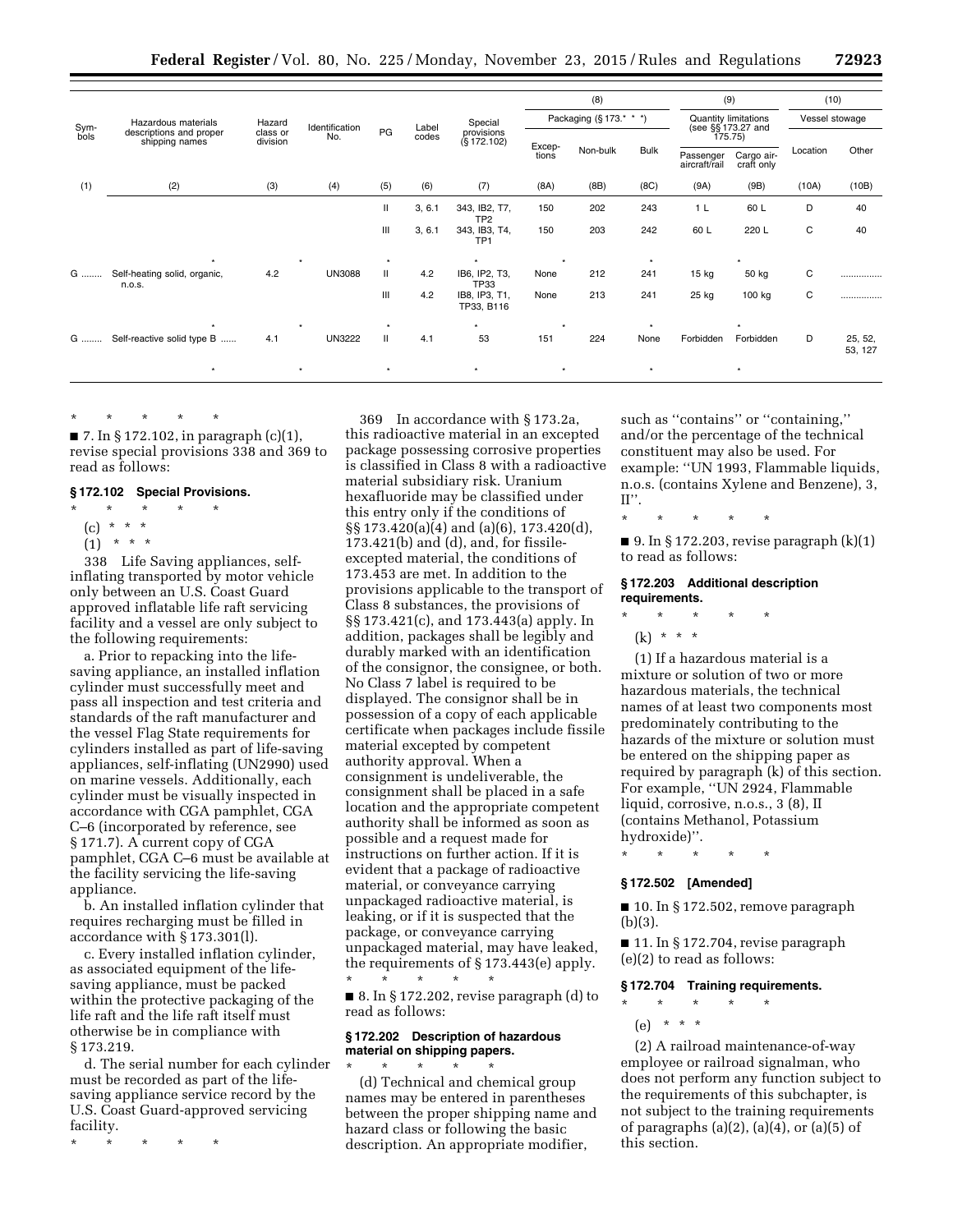## **PART 173—SHIPPERS—GENERAL REQUIREMENTS FOR SHIPMENTS AND PACKAGINGS**

■ 12. The authority citation for part 173 continues to read as follows:

**Authority:** 49 U.S.C. 5101–5128, 44701; 49 CFR 1.81, 1.96 and 1.97.

■ 13. In § 173.4, revise paragraph (b) to read as follows:

### **§ 173.4 Small quantities for highway and rail.**

\* \* \* \* \* (b) A package containing a Class 7 (radioactive) material also must conform to the requirements of § 173.421(a) through (e), § 173.424(a) through (g), or § 173.426(a) through (c) as applicable. \* \* \* \* \*

**§ 173.8 [Amended]** 

■ 14. In § 173.8, remove and reserve paragraph (a).

 $\blacksquare$  15. In § 173.25, revise paragraph (a)(4) to read as follows:

### **§ 173.25 Authorized packagings and overpacks.**

(a) \* \* \*

(4) The overpack is marked with the word ''OVERPACK'' when specification packagings are required, or for Class 7 (radioactive) material when a Type A, Type B(U), Type B(M) or industrial package is required. The ''OVERPACK'' marking is not required when the required markings representative of each package type contained in the overpack are visible from outside of the overpack. The lettering on the ''OVERPACK'' marking must be at least 12 mm (0.5 inches) high.

(i) *Transitional exception.* A marking in conformance with the requirements of this paragraph in effect on December 31, 2014, may continue to be used until December 31, 2016.

(ii) For domestic transportation, an overpack marked prior to January 1, 2017 and in conformance with the requirements of this paragraph in effect on December 31, 2014, may continue in service until the end of its useful life.

\* \* \* \* \* ■ 16. In § 173.127, paragraph (b)(2) is added to read as follows:

### **§ 173.127 Class 5, Division 5.1—Definition and assignment of packing groups.**

\* \* \* \* \*

(b) \* \* \*

(2) The packing group of a Division 5.1 material which is a liquid shall be assigned using the following criteria:

(i) Packing Group I for:

(A) Any material which spontaneously ignites when mixed with cellulose in a 1:1 ratio; or

(B) Any material which exhibits a mean pressure rise time less than the pressure rise time of a 1:1 perchloric acid (50 percent)/cellulose mixture.

(ii) Packing Group II, any material which exhibits a mean pressure rise time less than or equal to the pressure rise time of a 1:1 aqueous sodium chlorate solution (40 percent)/cellulose mixture and the criteria for Packing Group I are not met.

(iii) Packing Group III, any material which exhibits a mean pressure rise time less than or equal to the pressure rise time of a 1:1 nitric acid (65 percent)/cellulose mixture and the criteria for Packing Group I and II are not met.

 $\blacksquare$  17. In § 173.156, revise paragraphs  $(b)(2)(iv)$  and  $(v)$  to read as follows:

#### **§ 173.156 Exceptions for limited quantity and ORM.**

- \* \* \* \* \*
	- (b) \* \* \*
	- $(2) * * * *$

(iv) The package conforms to the general packaging requirements of subpart B of this part; and

(v) The maximum net quantity of hazardous material permitted on one palletized unit is 250 kg (550 pounds). ■ 18. Revise § 173.185 to read as follows:

#### **§ 173.185 Lithium cells and batteries.**

As used in this section, *lithium cell(s)*  or *battery(ies)* includes both lithium metal and lithium ion chemistries. *Equipment* means the device or apparatus for which the lithium cells or batteries will provide electrical power for its operation.

(a) *Classification.* (1) Each lithium cell or battery must be of the type proven to meet the criteria in part III, sub-section 38.3 of the UN Manual of Tests and Criteria (IBR; see § 171.7 of this subchapter). Lithium cells and batteries are subject to these tests regardless of whether the cells used to construct the battery are of a tested type.

(i) Cells and batteries manufactured according to a type meeting the requirements of sub-section 38.3 of the UN Manual of Tests and Criteria, Revision 3, Amendment 1 or any subsequent revision and amendment applicable at the date of the type testing may continue to be transported, unless otherwise provided in this subchapter.

(ii) Cell and battery types only meeting the requirements of the UN Manual of Tests and Criteria, Revision 3, are no longer valid. However, cells and batteries manufactured in conformity with such types before July 2003 may continue to be transported if all other applicable requirements are fulfilled.

(2) Each person who manufactures lithium cells or batteries must create a record of satisfactory completion of the testing required by this paragraph prior to offering the lithium cell or battery for transport and must:

(i) Maintain this record for as long as that design is offered for transportation and for one year thereafter; and

(ii) Make this record available to an authorized representative of the Federal, state or local government upon request.

(3) Except for cells or batteries meeting the requirements of paragraph (c) of this section, each lithium cell or battery must:

(i) Incorporate a safety venting device or be designed to preclude a violent rupture under conditions normally incident to transport;

(ii) Be equipped with effective means of preventing external short circuits; and

(iii) Be equipped with an effective means of preventing dangerous reverse current flow (*e.g.,* diodes or fuses) if a battery contains cells, or a series of cells that are connected in parallel.

(b) *Packaging.* (1) Each package offered for transportation containing lithium cells or batteries, including lithium cells or batteries packed with, or contained in, equipment, must meet all applicable requirements of subpart B of this part.

(2) Lithium cells or batteries, including lithium cells or batteries packed with, or contained in, equipment, must be packaged in a manner to prevent:

(i) Short circuits;

(ii) Movement within the outer package; and

(iii) Accidental activation of the equipment.

(3) For packages containing lithium cells or batteries offered for transportation:

(i) The lithium cells or batteries must be placed in non-metallic inner packagings that completely enclose the cells or batteries, and separate the cells or batteries from contact with equipment, other devices, or conductive materials (*e.g.,* metal) in the packaging.

(ii) The inner packagings containing lithium cells or batteries must be placed in one of the following packagings meeting the requirements of part 178, subparts L and M, of this subchapter at the Packing Group II level:

(A) Metal (4A, 4B, 4N), wooden (4C1, 4C2, 4D, 4F), fiberboard (4G), or solid plastic (4H1, 4H2) box;

(B) Metal (1A2, 1B2, 1N2), plywood (1D), fiber (1G), or plastic (1H2) drum;

(C) Metal (3A2, 3B2) or plastic (3H2) jerrican.

(iii) When packed with equipment, lithium cells or batteries must: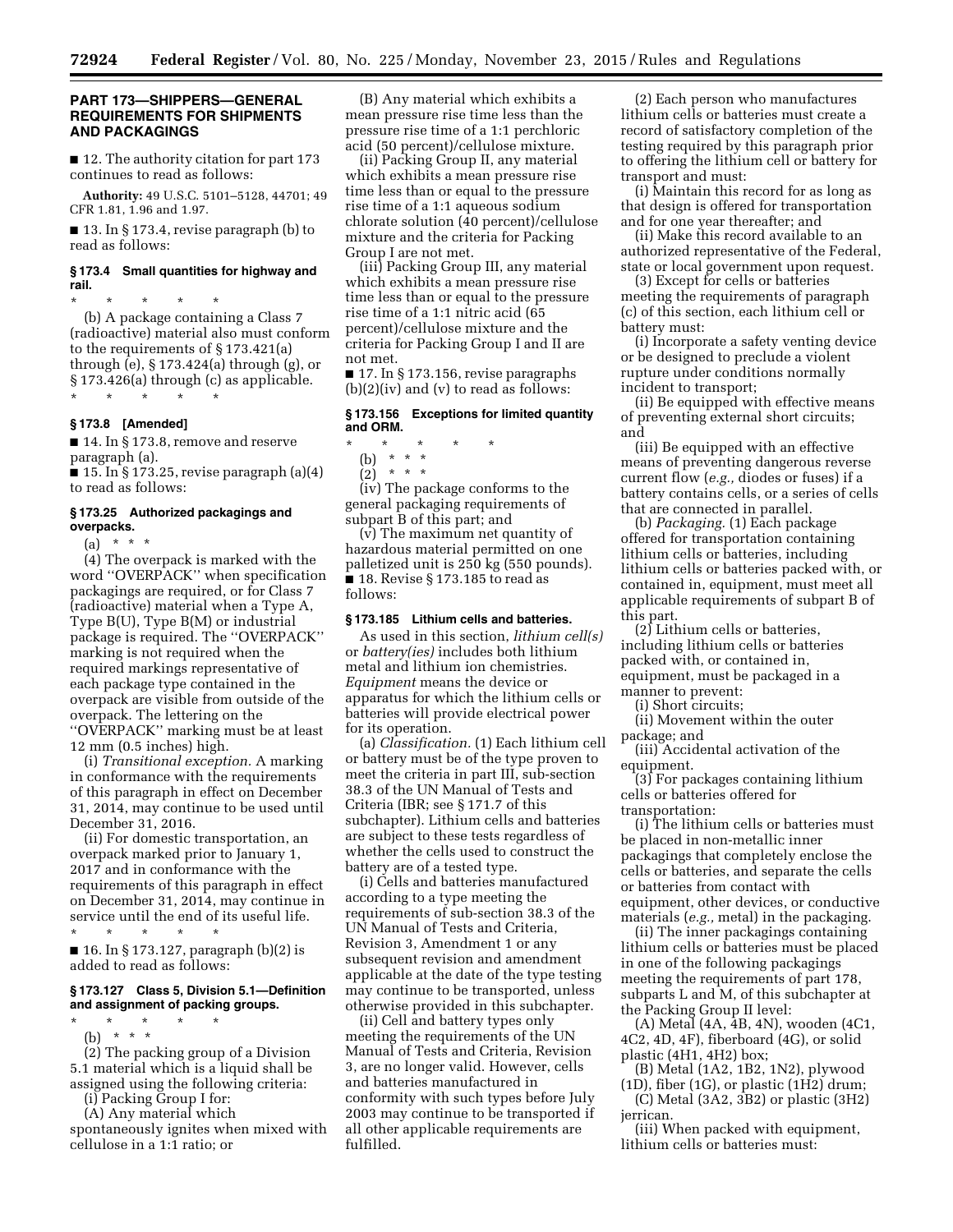(A) Be placed in inner packagings that completely enclose the cell or battery, then placed in an outer packaging. The completed package for the cells or batteries must meet the Packing Group II performance requirements as specified in paragraph (b)(3)(ii) of this section; or

(B) Be placed in inner packagings that completely enclose the cell or battery, then placed with equipment in a package that meets the Packing Group II performance requirements as specified in paragraph (b)(3)(ii) of this section.

(4) When lithium cells or batteries are contained in equipment:

(i) The outer packaging, when used, must be constructed of suitable material of adequate strength and design in relation to the capacity and intended use of the packaging, unless the lithium cells or batteries are afforded equivalent protection by the equipment in which they are contained;

(ii) Equipment must be secured against movement within the outer packaging and be packed so as to prevent accidental operation during transport; and

(iii) Any spare lithium cells or batteries packed with the equipment must be packaged in accordance with paragraph (b)(3) of this section.

(5) Lithium batteries that weigh 12 kg (26.5 pounds) or more and have a strong, impact-resistant outer casing and assemblies of such batteries, may be packed in strong outer packagings; in protective enclosures (for example, in fully enclosed or wooden slatted crates); or on pallets or other handling devices, instead of packages meeting the UN performance packaging requirements in paragraphs (b)(3)(ii) and (b)(3)(iii) of this section. Batteries or battery assemblies must be secured to prevent inadvertent movement, and the terminals may not support the weight of other superimposed elements. Batteries or battery assemblies packaged in accordance with this paragraph are not permitted for transportation by passenger-carrying aircraft, and may be transported by cargo aircraft only if approved by the Associate Administrator.

(6) Except for transportation by aircraft, the following rigid large packagings are authorized for a single battery, including for a battery contained in equipment, meeting

provisions in paragraphs (b)(1) and (2) of this section and the requirements of part 178, subparts P and Q, of this subchapter at the Packing Group II level:

(i) Metal (50A, 50B, 50N);

(ii) Rigid plastic (50H);

(iii) Wooden (50C, 50D, 50F);

(iv) Rigid fiberboard (50G).

(c) *Exceptions for smaller cells or batteries.* Other than as specifically stated below, a package containing lithium cells or batteries, or lithium cells or batteries packed with, or contained in, equipment, that meets the conditions of this paragraph is excepted from the requirements in subparts C through H of part 172 of this subchapter and the UN performance packaging requirements in paragraphs (b)(3)(ii) and (iii) of this section under the following conditions and limitations.

(1) *Size limits.* (i) The Watt-hour (Wh) rating may not exceed 20 Wh for a lithium ion cell or 100 Wh for a lithium ion battery. After December 31, 2015, each lithium ion battery subject to this provision must be marked with the Watt-hour rating on the outside case.

(ii) The lithium content may not exceed 1 g for a lithium metal cell or 2 g for a lithium metal battery.

(iii) Except when lithium metal cells or batteries are packed with or contained in equipment in quantities not exceeding 5 kg net weight, the outer package that contains lithium metal cells or batteries must be marked: ''PRIMARY LITHIUM BATTERIES— FORBIDDEN FOR TRANSPORT ABOARD PASSENGER AIRCRAFT'' or ''LITHIUM METAL BATTERIES— FORBIDDEN FOR TRANSPORT ABOARD PASSENGER AIRCRAFT'', or labeled with a ''CARGO AIRCRAFT ONLY'' label specified in § 172.448 of this subchapter.

(iv) For transportation by highway or rail only, the lithium content of the cell and battery may be increased to 5 g for a lithium metal cell or 25 g for a lithium metal battery and 60 Wh for a lithium ion cell or 300 Wh for a lithium ion battery provided the outer package is marked: ''LITHIUM BATTERIES— FORBIDDEN FOR TRANSPORT ABOARD AIRCRAFT AND VESSEL.''

(v) The marking specified in paragraphs (c)(1)(iii) and (iv) of this section must have a background of contrasting color, and the letters in the marking must be:

(A) At least 6 mm (0.25 inch) in height on packages having a gross weight of 30 kg (66 pounds) or less, except that smaller font may be used as necessary when package dimensions so require.

(B) At least 12 mm (0.5 inch) in height on packages having a gross weight of more than 30 kg (66 pounds).

(vi) Except when lithium cells or batteries are packed with, or contained in, equipment, each package must not exceed 30 kg (66 pounds) gross weight.

(2) *Packaging.* Except when lithium cells or batteries are contained in equipment, each package, or the completed package when packed with equipment, must be capable of withstanding a 1.2 meter drop test, in any orientation, without damage to the cells or batteries contained in the package, without shifting of the contents that would allow battery-to-battery (or cell-to-cell) contact, and without release of the contents of the package.

(3) *Hazard communication.* Except for a package containing button cell batteries installed in equipment (including circuit boards), or no more than four lithium cells or two lithium batteries installed in the equipment:

(i) For transportation by highway, rail and vessel, the outer package must be marked with the information in the following paragraphs  $(c)(3)(i)(A)$  to  $(D)$ , or the handling marking in paragraph (c)(3)(ii) of this section:

(A) An indication that the package contains ''Lithium metal'' and/or ''Lithium ion'' cells or batteries, as appropriate, or alternatively, the word ''batteries'' may be used for packages containing cells;

(B) An indication that the package is to be handled with care and that a flammable hazard exists if the package is damaged;

(C) An indication that special procedures must be followed in the event the package is damaged, to include inspection and repacking if necessary;

(D) A telephone number for additional information.

(ii) For transportation by air, the outer package must be marked with the following handling marking, which is durable, legible, and displayed on a background of contrasting color: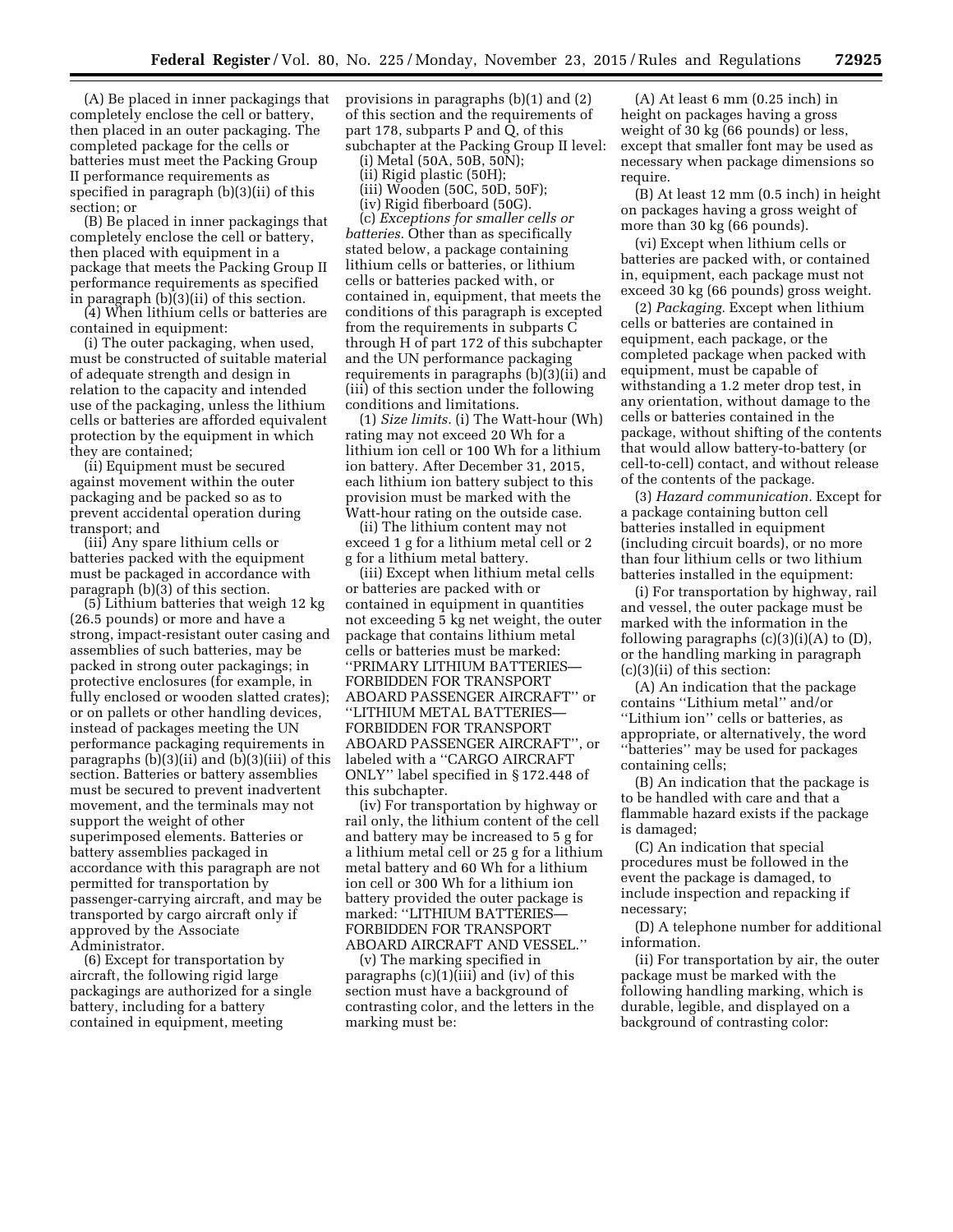

(A) The marking must be not less than 120 mm (4.7 inches) wide by 110 mm (4.3 inches) high except markings of 105 mm (4.1 inches) wide by 74 mm (2.9 inches) high may be used on a package containing lithium batteries when the package is too small for the larger mark;

(B) The symbols and letters must be black and the border must be red; and

(C) The ''\*'' must be replaced by the words ''Lithium ion battery'' and/or ''Lithium metal battery'' as appropriate and the ''xxx-xxx-xxxx'' must be

replaced by a telephone number for additional information.

(iii) Each shipment of one or more packages marked in accordance with this paragraph must be accompanied by a document that includes the following:

(A) An indication that the package contains ''lithium metal'' or ''lithium ion'' cells or batteries, as appropriate;

(B) An indication that the package is to be handled with care and that a flammable hazard exists if the package is damaged;

(C) An indication that special procedures must be followed in the event the package is damaged, to include inspection and repacking if necessary; and

(D) A telephone number for additional information.

(4) *Air transportation.* (i) For transportation by aircraft, lithium cells and batteries may not exceed the limits in the following table. The limits on the maximum number of batteries and maximum net quantity of batteries in the following table may not be combined in the same package:

| Contents                                      | Lithium metal    | Lithium metal | Lithium metal  | Lithium ion    | Lithium ion  | Lithium ion    |  |
|-----------------------------------------------|------------------|---------------|----------------|----------------|--------------|----------------|--|
|                                               | cells and/or     | cells with a  | batteries with | cells and/or   | cells with a | batteries with |  |
|                                               | batteries with   | lithium con-  | a lithium con- | batteries with | Watt-hour    | a Watt-hour    |  |
|                                               | a lithium        | tent more     | tent more      | a Watt-hour    | rating more  | rating more    |  |
|                                               | content not      | than 0.3 q    | than 0.3 q     | rating not     | than 2.7 Wh  | than 2.7 Wh    |  |
|                                               | more than        | but not more  | but not more   | more than      | but not more | but not more   |  |
|                                               | 0.3 <sub>q</sub> | than 1g       | than 2 q       | 2.7 Wh         | than 20 Wh   | than 100 Wh    |  |
| Maximum number of cells/batteries per package | No Limit         | 8 cells       | 2 batteries    | No Limit       | 8 cells      | 2 batteries.   |  |
| Maximum net quantity (mass) per package       | 2.5 ka           | n/a           | n/a            | 2.5 kg         | n/a          | n/a.           |  |

(ii) When packages required to bear the handling marking in paragraph (c)(3)(ii) are placed in an overpack, the handling marking must either be clearly visible through the overpack, or the handling marking must also be affixed on the outside of the overpack, and the overpack must be marked with the word ''OVERPACK''.

(iii) Each shipment with packages required to bear the handling marking must include an indication on the air waybill of compliance with this paragraph (c)(4) (or the applicable ICAO Packing Instruction), when an air waybill is used.

(iv) For lithium batteries packed with, or contained in, equipment, the number of batteries in each package is limited to the minimum number required to power the piece of equipment, plus two spares, and the total net quantity (mass) of the

lithium cells or batteries in the completed package must not exceed 5 kg.

(v) Each person who prepares a package for transport containing lithium cells or batteries, including cells or batteries packed with, or contained in, equipment in accordance with the conditions and limitations in this paragraph, must receive adequate instruction on these conditions and limitations, commensurate with their responsibilities.

(vi) A package that exceeds the number or quantity (mass) limits in the table shown in (c)(4) is subject to all applicable requirements of this subchapter, except that a package containing no more than 2.5 kg lithium metal cells or batteries or 10 kg lithium ion cells or batteries is not subject to the UN performance packaging

requirements in paragraphs (b)(3)(ii) of this section when the package displays both the lithium battery handling marking and the Class 9 label. This paragraph does not apply to batteries or cells packed with or contained in equipment.

(d) *Lithium cells or batteries shipped for disposal or recycling.* A lithium cell or battery, including a lithium cell or battery contained in equipment, that is transported by motor vehicle to a permitted storage facility or disposal site, or for purposes of recycling, is excepted from the testing and record keeping requirements of paragraph (a) and the specification packaging requirements of paragraph (b)(3) of this section, when packed in a strong outer packaging conforming to the requirements of §§ 173.24 and 173.24a.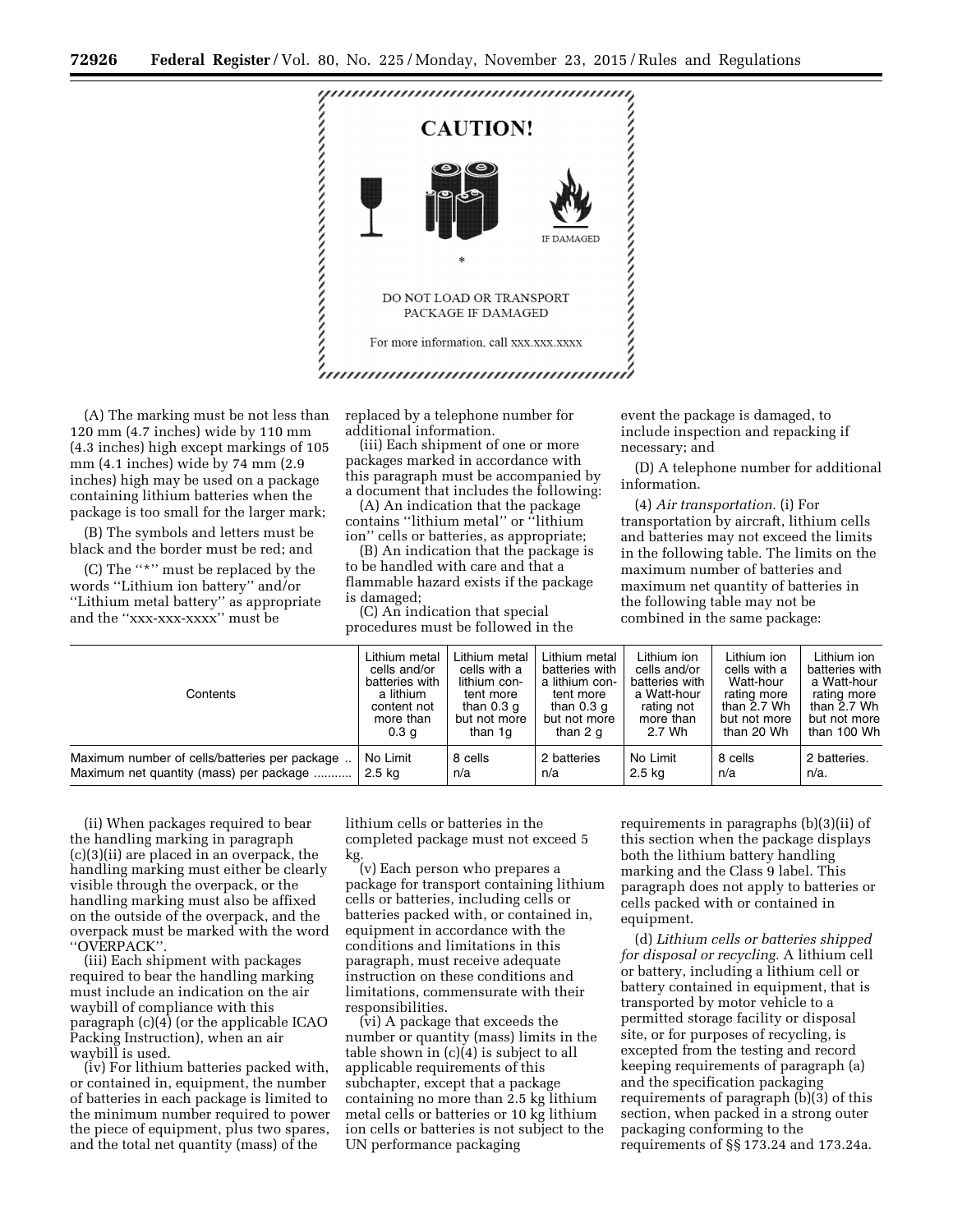A lithium cell or battery that meets the size, packaging, and hazard communication conditions in paragraph (c)(1)–(3) of this section is excepted from subparts C through H of part 172 of this subchapter.

(e) *Low production runs and prototypes.* Low production runs (*i.e.,*  annual production runs consisting of not more than 100 lithium cells or batteries), or prototype lithium cells or batteries transported for purposes of testing, are excepted from the testing and record keeping requirements of paragraph (a) of this section provided:

(1) Except as provided in paragraph (e)(3) of this section, each cell or battery is individually packed in a non-metallic inner packaging, inside an outer packaging, and is surrounded by cushioning material that is noncombustible and non-conductive;

(2) The inner packages containing lithium cells or batteries are packed in one of the following packagings that meet the requirements of part 178, subparts L and M at Packing Group I level.

(i) Metal (4A, 4B, 4N), wooden (4C1, 4C2, 4D, 4F), or solid plastic (4H2) box; (ii) Metal (1A2, 1B2, 1N2), plywood

(1D), or plastic (1H2) drum.

(3) Lithium batteries that weigh 12 kg (26.5 pounds) or more and have a strong, impact-resistant outer casing or assemblies of such batteries, may be packed in strong outer packagings, in protective enclosures (for example, in fully enclosed or wooden slatted crates), or on pallets or other handling devices, instead of packages meeting the UN performance packaging requirements in paragraphs  $(b)(3)(ii)$  and  $(b)(3)(iii)$  of this section. The battery or battery assembly must be secured to prevent inadvertent movement, and the terminals may not support the weight of other superimposed elements;

(4) Irrespective of the limit specified in column (9B) of the § 172.101 Hazardous Materials Table, the battery or battery assembly prepared for transport in accordance with this paragraph may have a mass exceeding 35 kg gross weight when transported by cargo aircraft; and

(5) Batteries or battery assemblies packaged in accordance with this paragraph are not permitted for transportation by passenger-carrying aircraft, and may be transported by cargo aircraft only if approved by the Associate Administrator prior to transportation.

(f) *Damaged, defective, or recalled cells or batteries.* Lithium cells or batteries, that have been damaged or identified by the manufacturer as being defective for safety reasons, that have

the potential of producing a dangerous evolution of heat, fire, or short circuit (*e.g.,* those being returned to the manufacturer for safety reasons) may be transported by highway, rail or vessel only, and must be packaged as follows:

(1) Each cell or battery must be placed in individual, non-metallic inner packaging that completely encloses the cell or battery;

(2) The inner packaging must be surrounded by cushioning material that is non-combustible, non-conductive, and absorbent; and

(3) Each inner packaging must be individually placed in one of the following packagings meeting the applicable requirements of part 178, subparts L, M, P and Q of this subchapter at the Packing Group I level:

(i) Metal (4A, 4B, 4N), wooden (4C1, 4C2, 4D, 4F), or solid plastic (4H2) box;

(ii) Metal (1A2, 1B2, 1N2), plywood (1D), or plastic (1H2) drum; or

(iii) For a single battery or for a single battery contained in equipment, the following rigid large packagings are authorized:

(A) Metal (50A, 50B, 50N);

(B) Rigid plastic (50H);

(C) Plywood (50D); and

(4) The outer package must be marked with an indication that the package contains a ''Damaged/defective lithium ion battery'' and/or ''Damaged/defective lithium metal battery'' as appropriate.

(g) *Approval.* A lithium cell or battery that does not conform to the provisions of this subchapter may be transported only under conditions approved by the Associate Administrator.

■ 19. In § 173.199, revise paragraph (a)(5) to read as follows:

#### **§ 173.199 Category B infectious substances.**

 $(a) * * * *$ 

(5) The following square-on-point mark must be displayed on the outer packaging on a background of contrasting color. The width of the line forming the border must be at least 2 mm (0.08 inches) and the letters and numbers must be at least 6 mm (0.24 inches) high. The size of the mark must be such that no side of the diamond is less than 50 mm (1.97 inches) in length as measured from the outside of the lines forming the border. The proper shipping name ''Biological substances, Category B'' must be marked on the outer packaging adjacent to the diamond-shaped mark in letters that are at least 6 mm (0.24 inches) high.



(i) Transitional exception—A marking in conformance with the requirements of this paragraph in effect on December 31, 2014, may continue to be used until December 31, 2016.

(ii) For domestic transportation, a packaging marked prior to January 1, 2017 and in conformance with the requirements of this paragraph in effect on December 31, 2014, may continue in service until the end of its useful life.

■ 20. In § 173.302, revise paragraph (a) to read as follows:

\* \* \* \* \*

### **§ 173.302 Filling of cylinders with nonliquefied (permanent) compressed gases or adsorbed gases.**

(a) *General requirements.* (1) A cylinder filled with a non-liquefied compressed gas (except gas in solution) must be offered for transportation in accordance with the requirements of this section and § 173.301. In addition, a DOT specification cylinder must meet the requirements in §§ 173.301a, 173.302a and 173.305, as applicable. UN pressure receptacles must meet the requirements in §§ 173.301b and 173.302b, as applicable. Where more than one section applies to a cylinder, the most restrictive requirements must be followed.

(2) *Adsorbed gas.* A cylinder filled with an adsorbed gas must be offered for transportation in accordance with the requirements of paragraph (d) of this section, § 173.301, and § 173.302c. UN cylinders must meet the requirements in §§ 173.301b and 173.302b, as applicable. Where more than one section applies to a cylinder, the most restrictive requirements must be followed.

■ 21. In § 173.309, revise paragraph (e)(2) to read as follows:

#### **§ 173.309 Fire extinguishers.**

\* \* \* \* \*  $(e) * * * *$ 

\* \* \* \* \*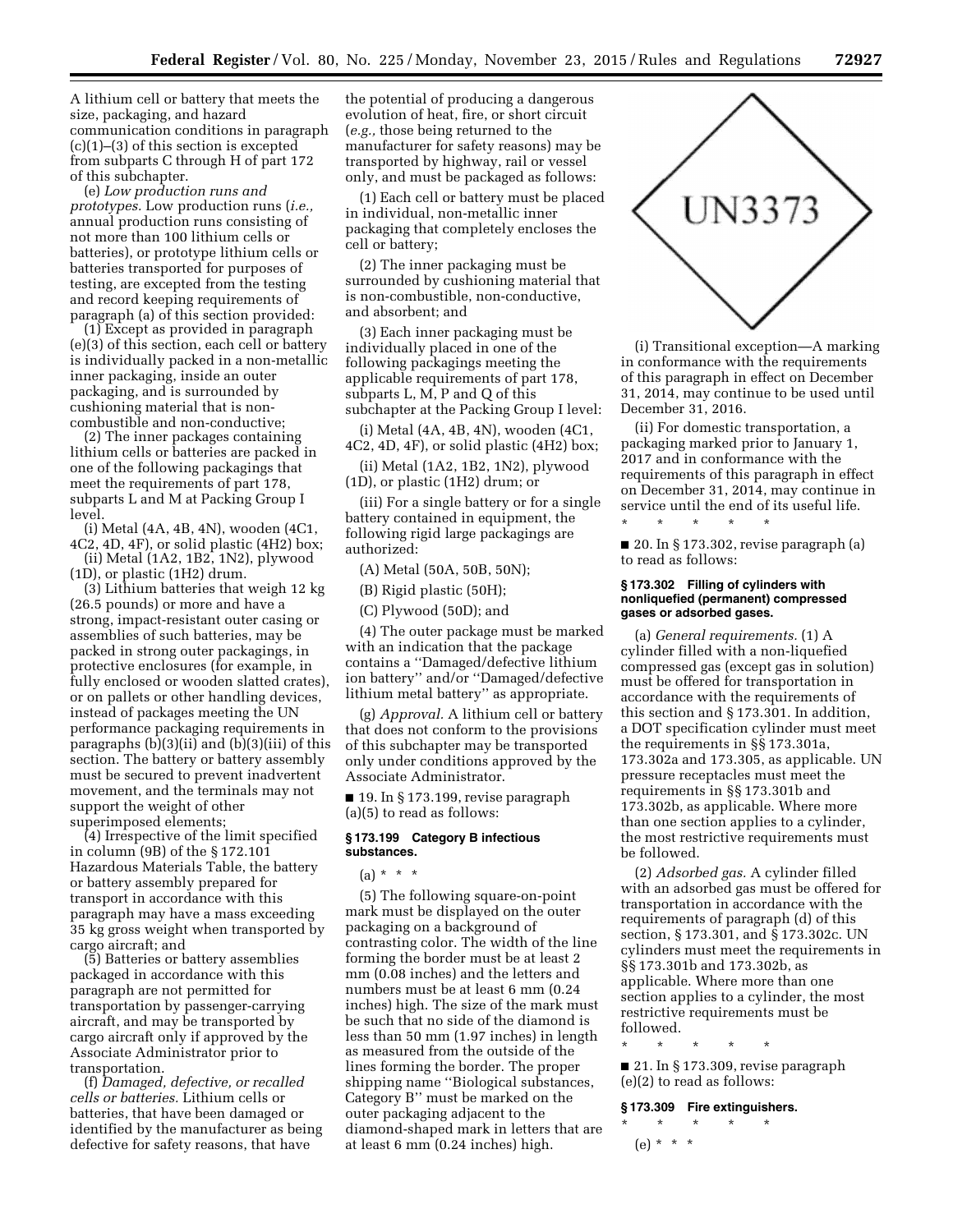(2) The valves are protected in accordance with  $\S 173.301b(c)(2)(i)$ , (ii), (iii) or (v); and

\* \* \* \* \* ■ 22. In § 173.314, revise paragraph (k)(2) to read as follows:

### **§ 173.314 Compressed gases in tank cars and multi-unit tank cars.**

 $\star$   $\star$   $\star$ (k) \* \* \*

(2) DOT105J500W tank cars may be used as authorized packagings, as prescribed in this subchapter for transporting ''UN 1017, Chlorine, 2.3 (8), Poison Inhalation Hazard, Zone B, RQ,'' if the tank cars meet all DOT specification requirements, and the tank cars are equipped with combination safety relief valves with a start-todischarge pressure of 360 psi, rather than the 356 psi. The start-to-discharge pressure setting must be marked on the pressure relief device in conformance with applicable provisions of the AAR Specification for Tank Cars (IBR, see § 171.7 of this subchapter).

\* \* \* \* \*

### **§ 173.334 [Amended]**

 $\blacksquare$  23. Amend § 173.334 in paragraph (b) to remove the word ''education'' and add the word ''eduction'' in its place. ■ 24. In § 173.417, revise paragraph (b)(2) to read as follows:

### **§ 173.417 Authorized fissile materials packages.**

\* \* \* \* \* (b) \* \* \*

(2) Type B(U) or Type B(M) packaging that also meets the applicable requirements for fissile material packaging in Section VI of the International Atomic Energy Agency ''Regulations for the Safe Transport of Radioactive Material, SSR–6,'' and for which the foreign Competent Authority certificate has been revalidated by the U.S. Competent Authority in accordance with § 173.473. These packagings are authorized only for import and export shipments.

\* \* \* \* \* ■ 25. In § 173.420, revise paragraphs  $(a)(2)(i)$  and  $(d)(2)$  to read as follows:

### **§ 173.420 Uranium hexafluoride (fissile, fissile excepted and non-fissile).**

 $(a) * * * *$ 

 $(2) * * * *$ 

(i) American National Standard N14.1 in effect at the time the packaging was manufactured; or

- \* \* \* \* \*
	- (d) \* \* \*

(2) The conditions of §§ 173.24, 173.24a, and 173.421(a) and (d) are met.

\* \* \* \* \*

### **§ 173.422 [Amended]**

■ 26. Amend § 173.422, in paragraph (c), to remove the reference to''175.700(b)'' and add the reference "175.705" in its place. ■ 27. In § 173.423, revise paragraph (a)(2) to read as follows:

### **§ 173.423 Requirements for multiple hazard limited quantity Class 7 (radioactive) materials.**

(a) \* \* \* (2) Packaged to conform with the requirements specified in § 173.421(a) through (e) or  $\S 173.424$ (a) through (g), as appropriate; and

\* \* \* \* \* ■ 28. In § 173.426, revise paragraph (c) to read as follows:

## **§ 173.426 Excepted packages for articles containing natural uranium or thorium.**

\* \* \* \* \* (c) The conditions specified in § 173.421 (b), (c) and (d) are met; and \* \* \* \* \*

 $\blacksquare$  29. In § 173.428, revise paragraph (a) to read as follows:

### **§ 173.428 Empty Class 7 (radioactive) materials packaging.**  \* \* \* \* \*

(a) The packaging meets the requirements of § 173.421 (b), (c), and (e) of this subpart; \* \* \* \* \*

■ 30. In § 173.436, revise footnote (b) following the table to read as follows:

#### **§ 173.436 Exempt material activity concentrations and exempt consignment activity limits for radionuclides.**

\* \* \* \* \* b Parent nuclides and their progeny included in secular equilibrium are listed as follows: Sr-90 Y-90 Zr-93 Nb-93m Zr-97 Nb-97 Ru-106 Rh-106 Ag-108m Ag-108 Cs-137 Ba-137m Ce-144 Pr-144 Ba-140 La-140 Bi-212 Tl-208 (0.36), Po-212 (0.64) Pb-210 Bi-210, Po-210 Pb-212 Bi-212, Tl-208 (0.36), Po-212 (0.64) Rn-222 Po-218, Pb-214, Bi-214, Po-214 Ra-223 Rn-219, Po-215, Pb-211, Bi-211, Tl-207 Ra-224 Rn-220, Po-216, Pb-212, Bi-

212, Tl-208 (0.36), Po-212 (0.64),

Ra-226 Rn-222, Po-218, Pb-214, Bi-214, Po-214, Pb-210, Bi-210, Po-210 Ra-228 Ac-228

Th-228 Ra-224, Rn-220, Po-216, Pb-212, Bi-212, Tl-208 (0.36), Po-212 (0.64)

Th-229 Ra-225, Ac-225, Fr-221, At-217, Bi-213, Po-213, Pb-209 Th-nat Ra-228, Ac-228, Th-228, Ra-224, Rn-220, Po-216, Pb-212, Bi-212, Tl-208 (0.36), Po-212 (0.64) Th-234 Pa-234m U-230 Th-226, Ra-222, Rn-218, Po-214 U-232 Th-228, Ra-224, Rn-220, Po-216, Pb-212, Bi-212, Tl-208 (0.36), Po-212 (0.64) U-235 Th-231 U-238 Th-234, Pa-234m U-nat Th-234, Pa-234m, U-234, Th-230, Ra-226, Rn-222, Po-218, Pb-214, Bi-214, Po-214, Pb-210, Bi-210, Po-210 Np-237 Pa-233 Am-242m Am-242 Am-243 Np-239 \* \* \* \* \*

## **PART 175—CARRIAGE BY AIRCRAFT**

■ 31. The authority citation for part 175 continues to read as follows:

**Authority:** 49 U.S.C. 5101–5128; 44701; 49 CFR 1.81 and 1.97.

■ 32. In § 175.10 revise paragraphs  $(a)(17)(v)(D)$  and  $(E)$  to read as follows:

### **§ 175.10 Exceptions for passengers, crewmembers, and air operators.**

- $(a) * * * *$
- $(17) * * * *$
- $(y) * * * *$

(D) The battery must not exceed 300 Watt-hour (Wh); and

(E) A maximum of one spare battery not exceeding 300 Wh or two spares not exceeding 160 Wh each may be carried; \* \* \* \* \*

### **PART 176—CARRIAGE BY VESSEL**

■ 33. The authority citation for part 176 continues to read as follows:

**Authority:** 49 U.S.C. 5101–5128; 49 CFR 1.81 and 1.97.

### **§ 176.104 [Amended]**

 $\blacksquare$  34. Amend 176.104 in paragraph  $(c)(3)$ to remove the word ''hoods'' and add the word ''hooks'' in its place.

#### **§ 176.116 [Amended]**

■ 35. Amend § 176.116 in paragraph (e)(3) to remove the reference ''46 CFR  $72.05-10(a)(1)$ " and add the reference "46 CFR 72.05-10(c)(1)" in its place. ■ 36. In § 176.905, revise paragraph (i) to read as follows:

#### **§ 176.905 Stowage of motor vehicles or mechanical equipment.**  \* \* \* \* \*

(i) *Exceptions.* A vehicle or mechanical equipment is excepted from the requirements of this subchapter if any of the following are met:

(1) The vehicle or mechanical equipment has an internal combustion